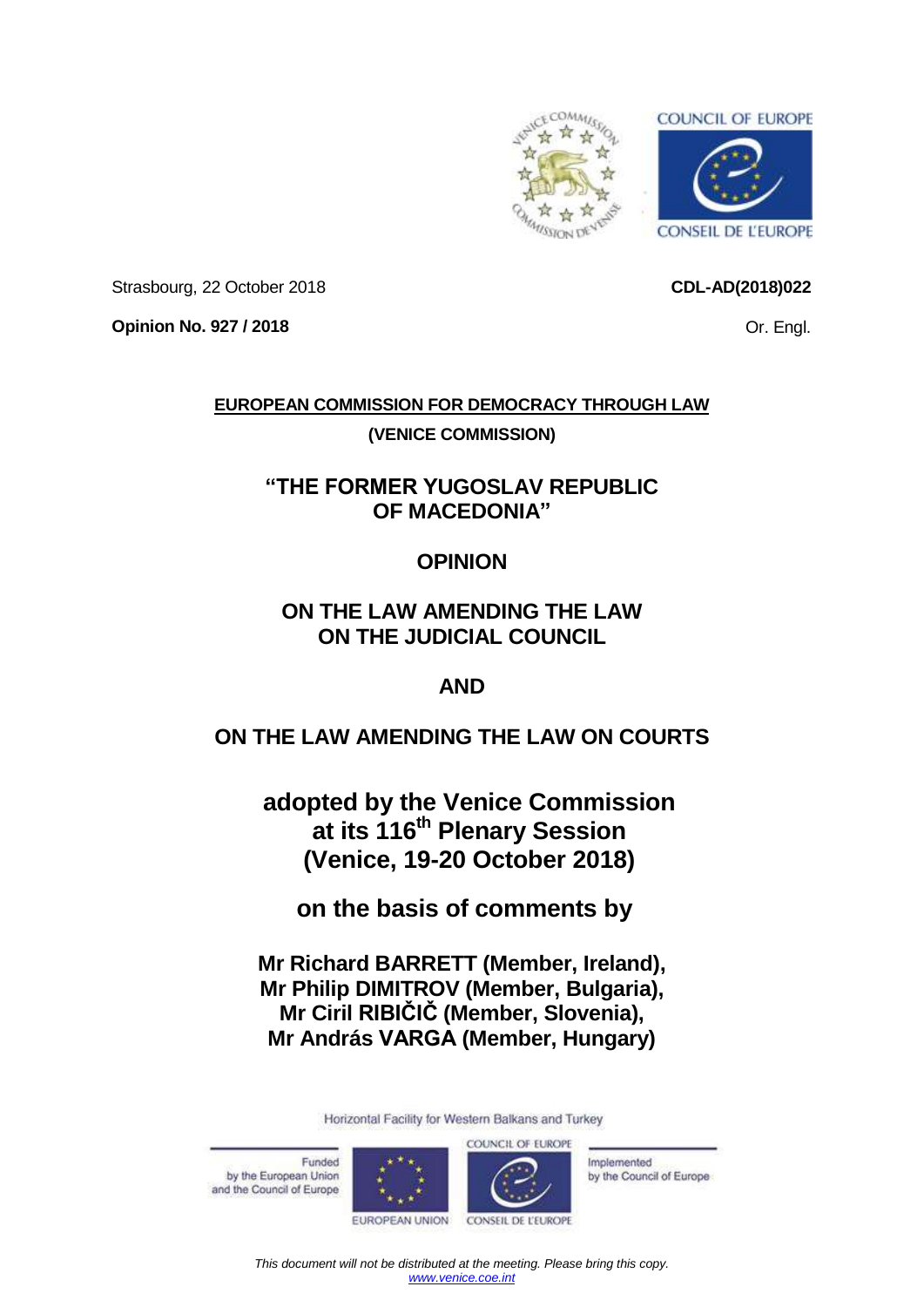## **Table of Contents**

| Ш.<br>Analysis.                                                                                |    |
|------------------------------------------------------------------------------------------------|----|
| Previous opinions on the Macedonian judiciary; the scope of the present opinion  3<br>А.       |    |
| В.                                                                                             |    |
| Major changes concerning the disciplinary procedure since 2015 5<br>1.                         |    |
| 2.                                                                                             |    |
| 3.                                                                                             |    |
| 4.                                                                                             |    |
| 5.                                                                                             |    |
| C.                                                                                             |    |
| $\mathbf 1$                                                                                    |    |
| 2.                                                                                             |    |
| 3.                                                                                             |    |
| 4.                                                                                             |    |
| D.                                                                                             |    |
| Effects of the ECtHR decisions in the context of disciplinary liability and evaluations;<br>F. |    |
|                                                                                                | 16 |
|                                                                                                |    |
| Conclusion<br>III.                                                                             | 18 |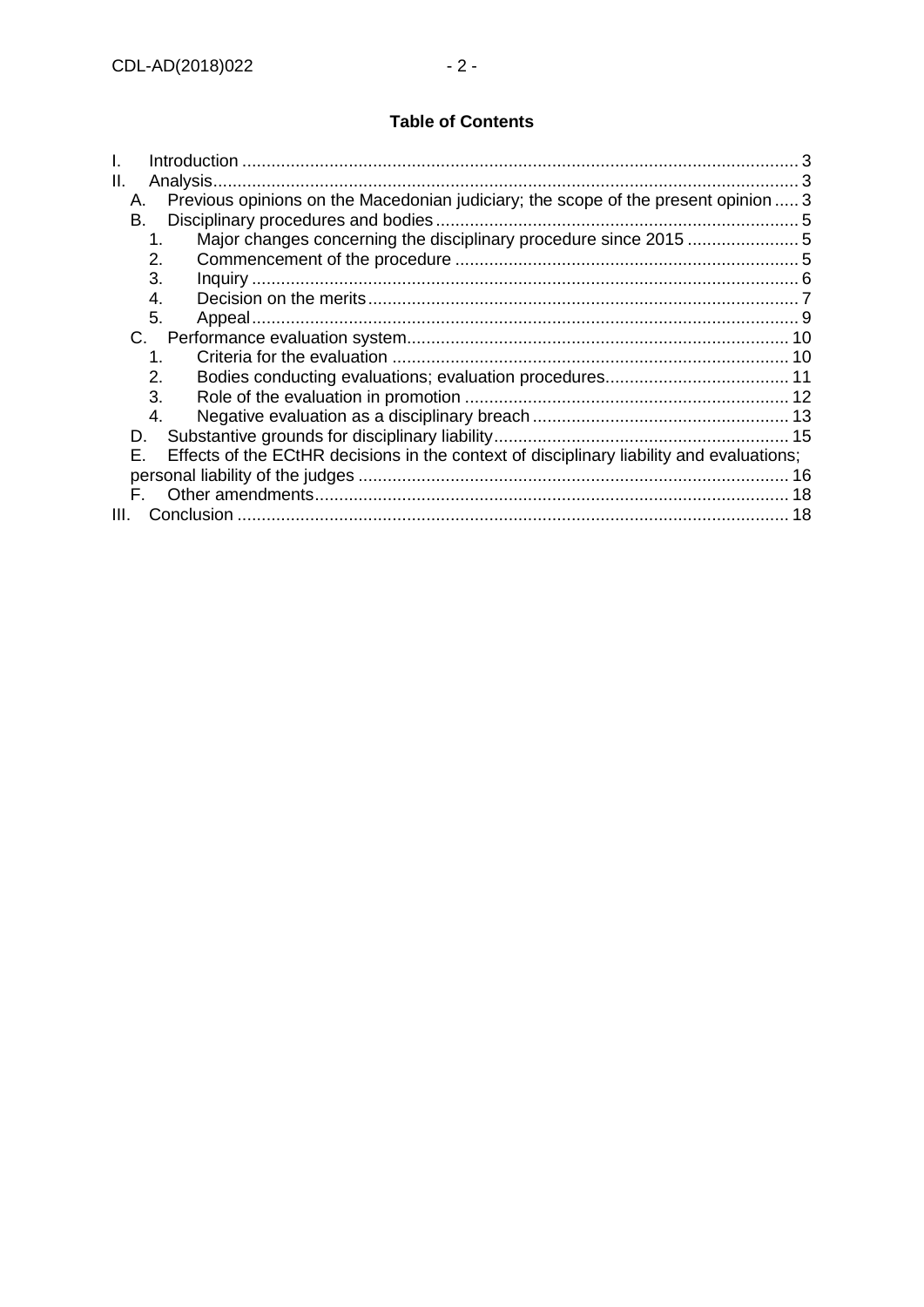#### <span id="page-2-0"></span>**I. Introduction**

1. On 22 May 2018 the Ministry of Justice of "the former Yugoslav Republic of Macedonia" requested an opinion of the Venice Commission on the amendments to the Law on the Judicial Council (the Law on the JC) and to the Law on Courts of 8 May 2018 (see CDL-REF(2018)029 and CDL-REF(2018)030 correspondingly; see also the consolidated versions of the two laws in CDL-REF(2018)027 and CDL-REF(2018)028).

2. Mr Barrett, Mr Dimitrov, Mr Ribičič, and Mr Varga were invited to act as rapporteurs for this opinion. On 9-10 July 2018, a delegation composed of Mr Barrett, Mr Dimitrov, and Mr Ribičič, accompanied by Mr Dikov from the Secretariat, visited Skopje and held meetings with representatives of the authorities, politicians, NGOs and other stakeholders. The Venice Commission is grateful to the Macedonian authorities for the excellent organisation of the visit.

3. The present opinion was prepared on the basis an English translation of the two laws provided by the Macedonian authorities. The translation may not always accurately reflect the original version on all points; therefore, certain inaccuracies may be due to problems of translation.

4. This opinion was prepared on the basis of the contributions of the rapporteurs and was adopted by the Venice Commission at its 116<sup>th</sup> Plenary Session (Venice, 19-20 October 2018).

#### <span id="page-2-1"></span>**II. Analysis**

#### <span id="page-2-2"></span>**A. Previous opinions on the Macedonian judiciary; the scope of the present opinion**

5. The legal framework governing the Macedonian judiciary has been assessed by the Venice Commission on several occasions. In 2005 $^1$  and in 2014 $^2$  the Venice Commission examined constitutional amendments concerning the judiciary. In addition, earlier versions of the Law on the JC and the Law on Courts were analysed in the opinions of 2015 $3$  and 2017 $4$  (hereinafter "the 2015 opinion" and the "2017 opinion").

6. The 2014 opinion on the draft constitutional amendments invited the authorities to reconsider whether ethnic quotas in relation to the election of lay members of the Judicial Council (hereinafter - the JC) were still justified (§ 65). That opinion recommended that lay members should be elected by a qualified majority in Parliament (§ 67), and warned against overrepresentation of judges within the JC if their number was to be increased (§ 76). The draft constitutional amendments analysed in the 2014 opinion have not been finally enacted.

7. The 2015 opinion analysed earlier versions of the Law on the JC and the Law on Courts. The Venice Commission observed that the legal regulations in this area were "overly complicated, overlapping and at places obscure", and that too much weight was attached to the statistics: productivity levels, the reversals' rate, and to the procedural delays (§ 111). The opinion further stressed (§ 113) that the judges should not be disciplined for the delays or underperformance which can be explained by the malfunctioning of the judicial system as a whole, and should not be held liable for differences in legal interpretation of the law or judicial mistakes.

<sup>-</sup> $1$  CDL-AD(2005)038, Opinion on Draft Constitutional Amendments concerning the Reform of the Judicial System in "the former Yugoslav Republic of Macedonia"

 $2$  CDL-AD(2014)026, Opinion on the seven amendments to the Constitution of "the former Yugoslav Republic of Macedonia" concerning, in particular, the judicial Council, the competence of the Constitutional Court and special financial zones

<sup>3</sup> CDL-AD(2015)042, Opinion on the Laws on the Disciplinary Liability and Evaluation of Judges of "the former Yugoslav Republic of Macedonia"

 $4$  CDL-AD(2017)033, "the former Yugoslav Republic of Macedonia" - Opinion on the draft law on the termination of the validity of the Law on the Council for establishment of facts and initiation of proceedings for determination of accountability for judges, on draft law amending the Law on the Judicial Council, and on the draft law amending the Law on Witness Protection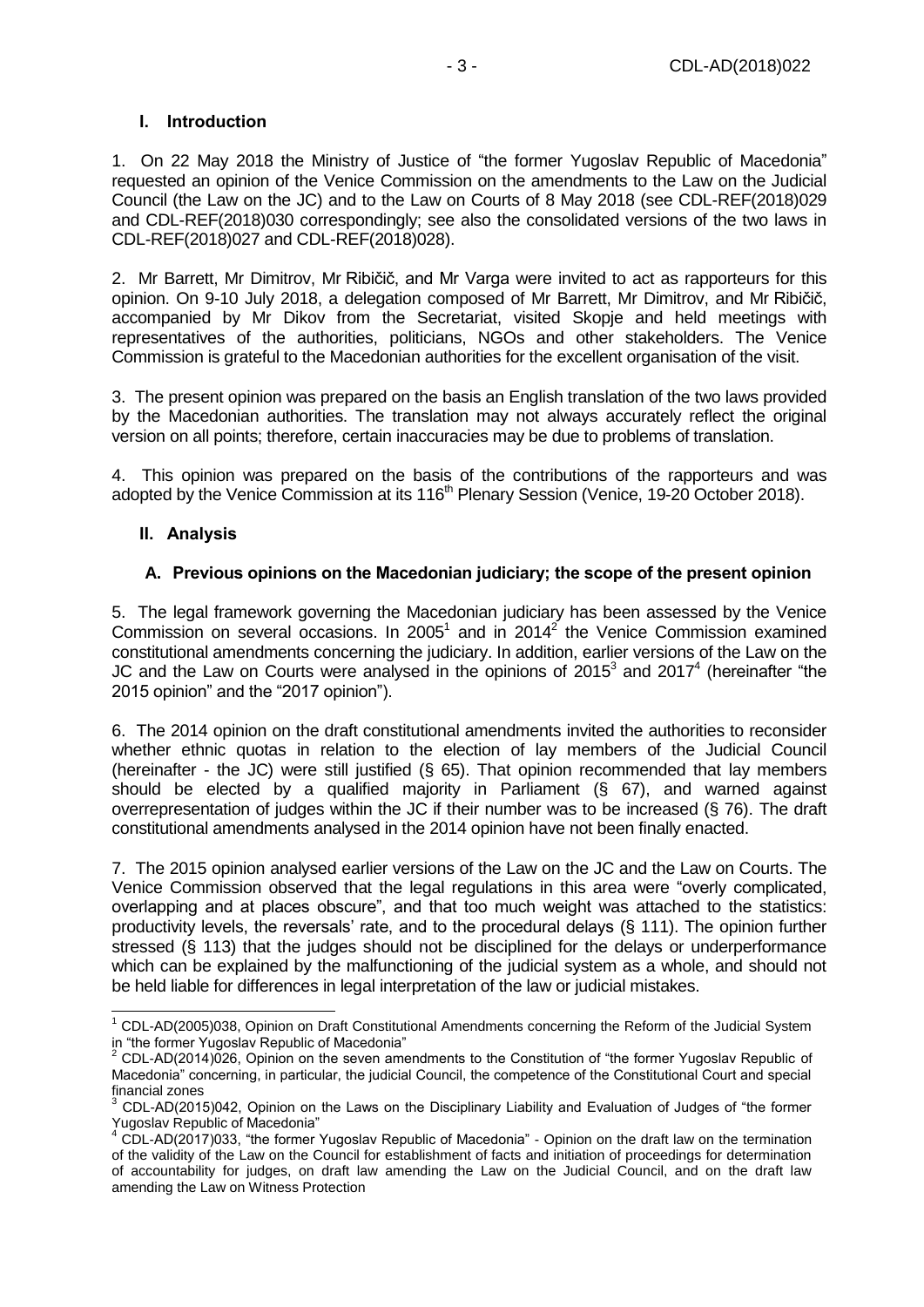8. The 2015 opinion also analysed the role and the composition of the Council for the Establishment of Facts (the CEF). $5$  The CEF was tasked with the investigations into the alleged misbehaviour of judges, before such cases would go for further examination by the JC. The Venice Commission recommended to abolish the CEF and transfer its functions to the JC (§ 113).

9. From the procedural perspective, the legislation at the time provided for two separate disciplinary procedures,<sup>6</sup> both potentially leading to the dismissal of a judge. The 2015 opinion criticised the parallelism in the procedures (§ 14). The Venice Commission also recommended that appeals in disciplinary cases be heard by a judicial body predetermined by law, and that the evaluation process should be distinct from the disciplinary procedures.

10. The recommendations formulated in the 2015 opinion were partly implemented by the Macedonian legislator in 2017. In particular, the CEF was abolished, and its functions were transferred to the JC. Furthermore, the legislator sought to ensure that those members of the JC who started the disciplinary proceedings against a judge would not take part in the adjudication at a later stage. The Venice Commission, in its 2017 opinion, welcomed those changes, but identified additional issues that the new procedural arrangement may raise (see § 111; these issues are analysed in more detail below).

11. Further amendments to the two laws followed in May 2018. The present opinion will deal with those last amendments. The substantial work done by the Macedonian authorities to develop workable solutions to the difficulties identified previously, in 2015 and 2017, deserves praise. This last round of amendments contributes to the simplification of the system of governance of the judiciary and generally goes in the right direction. Moreover, it is very important that the ruling coalition and the opposition reached a compromise and obtained the qualified majority of votes needed for approval of the amendments, despite the tumultuous political climate of the recent years. Such constructive approach is commendable.

12. That being said, besides the quality of the legislative texts, proper functioning of the judiciary depends on a number of other factors. One of them are good practices, which can only settle if there is time for the laws to be operated and the solutions to be evaluated over time. In the past several years the legislation on the Macedonian judiciary has been repeatedly amended, and those amendments have not always been coherent. The Macedonian authorities might consider planning for an overall review of the operation of these laws, after three or four years, to evaluate how they work in practice.

13. The present opinion focuses on three main topics: on the principles governing disciplinary liability of judges, on the disciplinary procedures and bodies, and on the performance evaluations. Thus limited, the opinion does not cover all other aspects related to the functioning of the Macedonian judiciary. As to those other aspects (such as the system of recruitment of judges, the composition of the JC, etc.), the Venice Commission refers the Macedonian authorities to its previous opinions, and to other applicable European standards.

 5 In a previous translation of the law this body was referred to as the Council for the Determination of Facts; this

name was used in the 2015 opinion of the Venice Commission.<br><sup>6</sup> The term "disciplinary procedures" is not entirely precise in the Macedonian context. Under the Law on Courts, the judge's liability may be invoked under different headings, "disciplinary offence" being just one of them. However, for the sake of simplicity all legal procedures, which may lead to the imposition of a disciplinary sanction or to the dismissal will be called in the present opinion "disciplinary".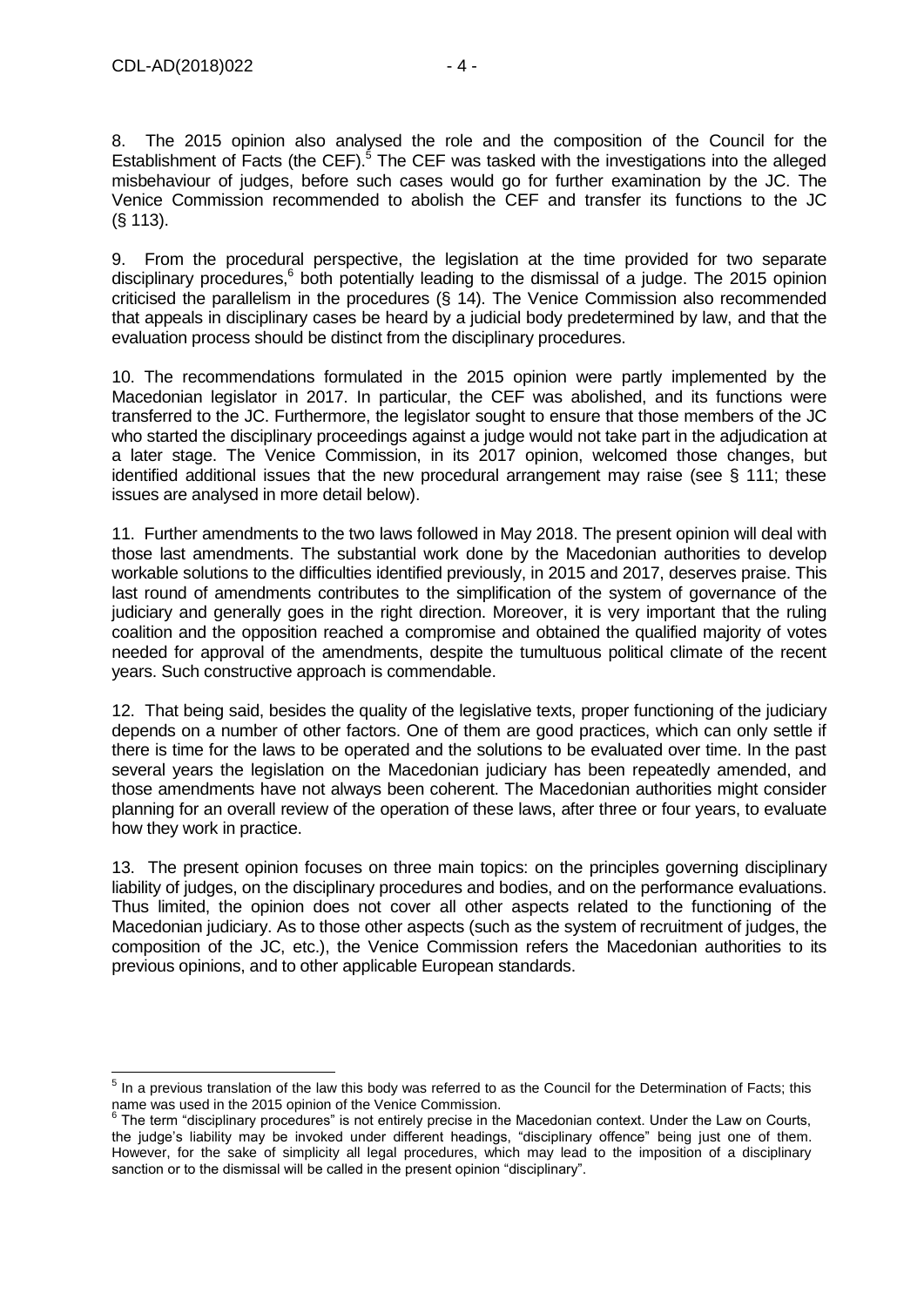### <span id="page-4-0"></span>**B. Disciplinary procedures and bodies**

#### <span id="page-4-1"></span>**1. Major changes concerning the disciplinary procedure since 2015**

14. Under the Macedonian Constitution, the JC is a multi-mandate body, entitled to decide on disciplinary liability of judges,<sup>7</sup> amongst other functions.<sup>8</sup> Indeed, other models are also possible: thus, the OSCE expressed a preference<sup>9</sup> for a disciplinary body (like a specialised court in disciplinary matters) which is distinct from the rest of the judicial council dealing with other matters.<sup>10</sup> The Venice Commission does not insist on a separation between the disciplinary body and the judicial council – quite the contrary, in the Report on the Judicial Appointments it stressed that judicial councils should have "a *decisive influence* on the appointment and promotion of judges *and* disciplinary measures against them" (emphasis added).<sup>11</sup> The Macedonian Constitution entrusts the adjudicative function to the JC itself. Furthermore, the Macedonian judiciary is relatively small; very complicated institutional arrangements may be too expensive and cumbersome. These factors explain the choice made by the legislator in the amendments of 2017-2918: to simplify disciplinary procedures and concentrate them within the JC itself.

15. The Venice Commission repeats that previous arrangements for disciplinary procedures were overly complicated. In 2017-2018 the CEF was abolished, and two parallel disciplinary procedures where merged into one, now described in Articles 54 – 61 of the Law on the JC, as amended.<sup>12</sup> This is an improvement: irrespective of the potential outcome and the type of the judge's misbehaviour, any complaint will start in the same manner and go through the same procedure, conducted entirely within the JC. This procedure may be summarised as follows.

#### <span id="page-4-2"></span>**2. Commencement of the procedure**

16. The law does not specify who may lodge a complaint about the judge's alleged misbehaviour. From Articles 54 and 55 of the Law on the JC it transpires that a complaint may be introduced with the JC by any person, and that such complaints may either be submitted directly to the JC or, as provided by the Law on Courts for ethical breaches<sup>13</sup> by judges, first addressed to the president of the respective court who may then transmit it to the JC. Under Article 68 of the Law on Courts, complaints about ethical breaches by a judge may be lodged to the president of the respective court, who has to give a reply. Under Article 79, the president is required to initiate disciplinary procedure before the JC when the president "knew or was obliged to know about the existence of the legal reasons" for initiating disciplinary procedure (see pp. 10 and 12).

17. In the CCJE Opinion no. 3 it is recommended as follows: "there must be a filter, or judges could often find themselves facing disciplinary proceedings, brought at the instance of

 7 See Amendment XXIX to the Constitution.

 $8$  Such as judicial appointments and performance evaluations.

<sup>&</sup>lt;sup>9</sup> See the OSCE Kyiv recommendations, p. 9: "Judicial members during their time of office [within the body dealing with disciplinary cases] shall not perform other functions relating to judges or the judicial community, such as administration, budgeting, or judicial selection."

See, for example, CDL-AD(2014)006, Joint opinion of the Venice Commission and the Directorate of Human Rights (DHR) of the Directorate General of Human Rights and Rule of Law of the Council of Europe, and of the OSCE Office for Democratic Institutions and Human Rights (OSCE/ODIHR) on the draft law on disciplinary liability of judges of the Republic of Moldova, § 46

See the conclusions in CDL-AD(2007)028.

See the conclusions in ODL-AD (2007) J20.<br><sup>12</sup> Thus, the chapter regulating the special procedure for the establishment of unprofessional exercise of the judicial office" was removed (Article 77 – 95).

<sup>&</sup>lt;sup>13</sup> Which are defined as "improper or inappropriate behaviour of a judge in official relations with the parties that are contrary to the Code of Ethics"; it is not clear whether ethical breaches *outside* of the work context are examined in the same manner, and whether the Code of Ethics deals only with ethical breaches *stricto sensu* or also with other types of misbehaviour.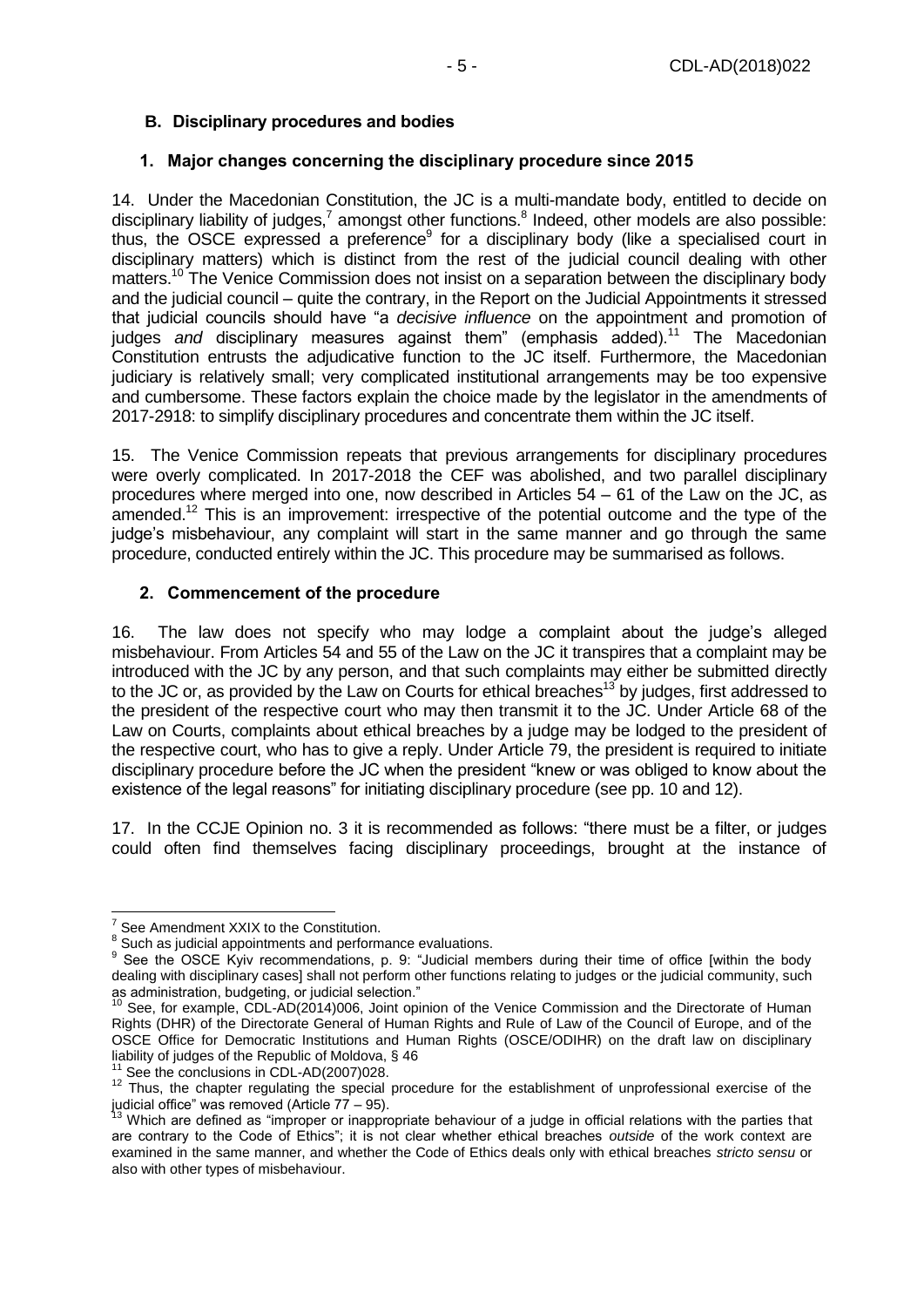disappointed litigants" (p. 67). The Venice Commission agrees with this view.<sup>14</sup> The question is which bodies or officials should perform the filtering function in the Macedonian system.

18. It is not entirely clear whether the court president has this function, i.e. whether he/she may reject clearly unmeritorious/inadmissible complaints. If the president may decide not to transmit a complaint to the JC, this has the advantage of reducing the work-load of the JC, but, at the same time, increases the president's role vis-à-vis his/her fellow judges. As follows from the 2017 opinion,<sup>15</sup> to the extent that the president's powers to bring disciplinary cases to the JC are not *exclusive* (i.e. do not prevent interested parties from addressing directly the JC), the proposed model does not create a risk for judicial independence. But, in this case, there should be a filtering at a later stage.

19. Once the complaint is received by the JC, it is distributed to a member of the JC acting as a rapporteur. The role of the rapporteur is essentially formal: she/he does not express an opinion on the merits, but simply verifies whether the complaint is "timely and complete" and submits a proposal on admissibility to the JC (see Article 56 of the Law on the JC). As it was explained by the authorities, the complaints are assigned to the rapporteurs on a rotation basis. This is positive, but should be specified in the law.

20. The admissibility of the complaint is then confirmed by the JC. From the second paragraph of Article 52 it appears that such decision is to be taken by the plenary JC, but this solution may seriously increase the work-load of the body. At the same time, when the JC decides disciplinary cases on the merits, it does not sit in the full composition (on this see below, in sub-section 4). So, it would be more logical to give the power to take admissibility decisions to a smaller body within the JC, for example, to the commission entrusted with the inquiry (on this commission see the following sub-section).

### <span id="page-5-0"></span>**3. Inquiry**

21. The next phase in the process consists of an inquiry, conducted by a three-member "commission for determination of liability of a judge or a president of the court" (Article 56; hereinafter the "Inquiry Commission").<sup>16</sup> The purpose of the Inquiry Commission is to collect and assess the evidence and formulate a proposal to the plenary JC which takes the decision. The Inquiry Commission is formed, from the members of the JC, by drawing lots. Its members will not take part to the decision taken by the plenary JC on that file.

22. The Macedonian legislator seeks to separate the inquiry stage from the further decisionmaking phase within the JC. This is a reasonable approach. <sup>17</sup> A clear *institutional* separation is not necessarily required, provided the same individuals do not carry out different (and mutually exclusive) roles in the process. The earlier model (involving the CEF as an external inquiry body)

<sup>-</sup><sup>14</sup> See, *mutatis mutandis*, CDL-AD(2013)005, Opinion on Draft amendments to Laws on the Judiciary of Serbia,  $\S$  68.

See §§ 25-28.

<sup>&</sup>lt;sup>16</sup> The Inquiry Commission received the powers of the now abolished CEF.

<sup>&</sup>lt;sup>17</sup> See CDL-AD(2014)032, Joint Opinion of the Venice Commission and the Directorate of Human Rights (DHR) of the Directorate of Human Rights and the Rule of Law (DGI) of the Council of Europe, on the draft Law on making changes to the Law on disciplinary Liability and disciplinary Proceedings of Judges of General Courts of Georgia, §16. The OSCE, in its Kyiv recommendations, suggested that "Judicial Councils shall not be competent both to a) receive complaints and conduct disciplinary investigations and at the same time b) hear a case and make a decision on disciplinary measures" (§ 5). Furthermore, the OSCE recommends that judicial members involved in disciplinary cases should not be dealing with "administration, budgeting, or judicial selection" (§ 9). The CCJE in p. 64 of its Opinion no. 10 recommends to entrust disciplinary cases in the first instances to special disciplinary commissions, with the substantial representation of judges elected by their peers and "different from the members of the Council of the Judiciary". See also CDL-AD(2014)032, Joint Opinion of the Venice Commission and the Directorate of Human Rights (DHR) of the Directorate of Human Rights and the Rule of Law (DGI) of the Council of Europe, on the draft Law on making changes to the Law on disciplinary Liability and disciplinary Proceedings of Judges of General Courts of Georgia, §16.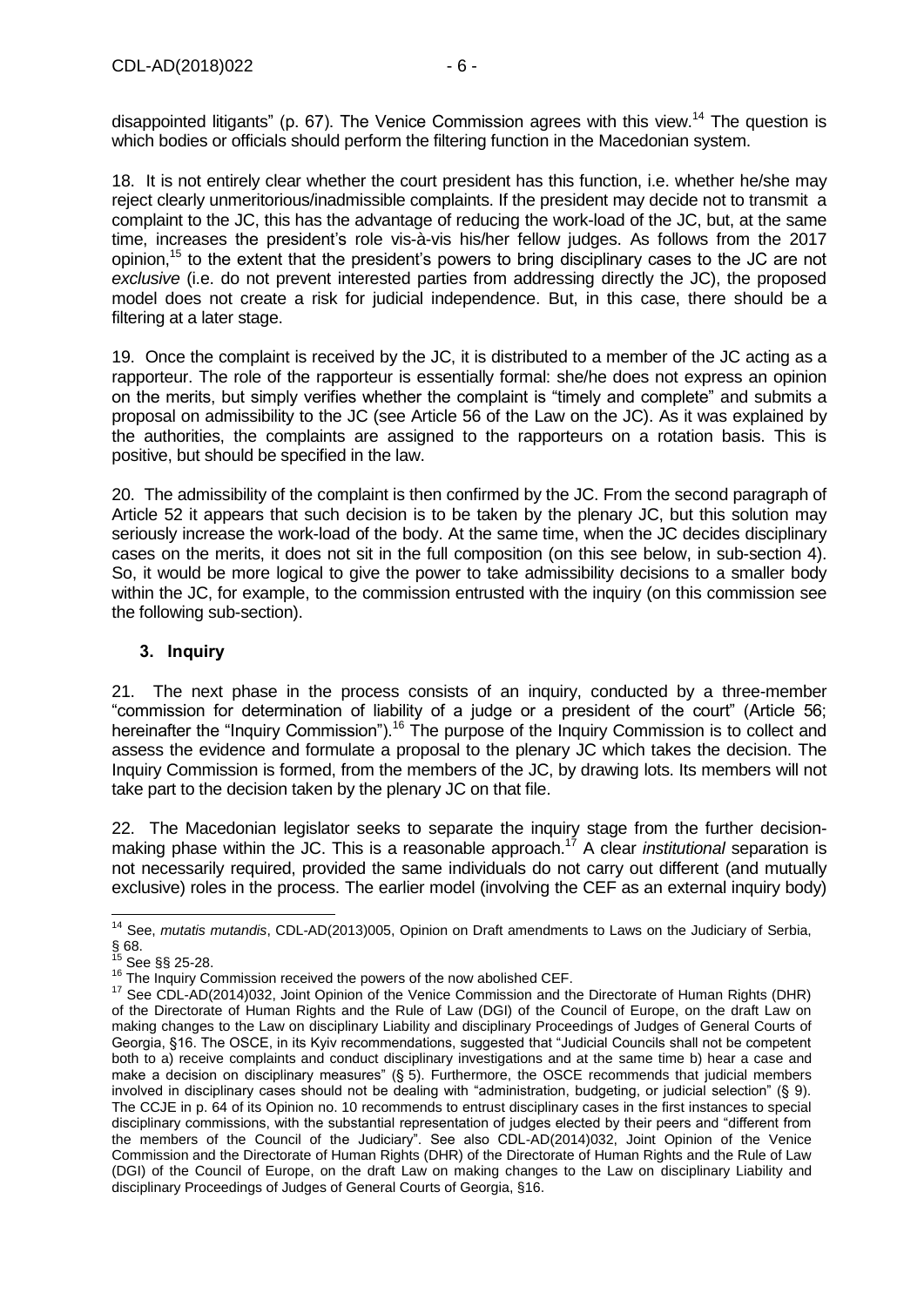was problematic and was repealed in 2017. The solution now proposed is to keep both functions *within* the JC, but to entrust them to two different compositions: a three-members Inquiry Commission and the plenary JC, which excludes the participation of the members of the Inquiry Commission in the decision on the case at issue.

23. The composition of those two bodies may raise a constitutional issue. Under Article 104 of the Constitution, the JC has a certain ratio of judicial and lay members, and members representing ethnic communities not belonging to the majority (non-majority communities, NMC). Members of the Inquiry Commission are defined by drawing lots, which makes the selection process unpredictable. This issue was already discussed in the 2017 opinion.

24. The legislator tackled this issue in the second and fourth paragraphs of Article 56: under those provisions the composition of the Inquiry Commission should include both judicial and lay members, and, where the judge concerned belongs to the NMC, one of the members should be from the NMC as well. The Inquiry Commission has only three members, so it is impossible to reproduce there the *exact* proportion of judicial members, lay members, and the NMC members, as in the JC as a whole. Furthermore, final composition of the plenary JC will be perturbed by the exclusion of those members who sat on the Inquiry Commission.<sup>18</sup>

25. However, those variations will not be very important, and, in any event, the members of the Inquiry Commission are selected by lot, which is likely to limit the risk of manipulations. In sum, the proposed model seems to comply, to the maximum extent possible, with the constitutional precepts.

26. That being said, it would be advisable to describe in more detail the process of selection of the members of the Inquiry Commission. For example, two candidates to the Inquiry Commission might be selected by drawing lots from the pool of judicial members of the JC, whereas one is to be selected from the pool of lay members. A special selection procedure may be provided for cases where the judge accused of a misbehaviour belongs to the NMC. Those rules may be developed by the JC itself in its rules of procedure.

27. Article 67 of the Law on Courts provides that the judge may be suspended pending the disciplinary procedures in case of "initiated procedure for establishing liability". Article 56-h of the Law on the JC provides that temporary suspension is to be decided by the JC upon the proposal of the Inquiry Commission based on a "well-grounded request". The formula used in the Law on the JC is preferable. Suspension should not follow *automatically* the commencement of the procedure. Such decisions should be taken only in the most serious cases, and the JC (or a body within the JC) should have a discretion in these questions, by taking a case-by-case decision.

#### <span id="page-6-0"></span>**4. Decision on the merits**

28. Under the amended provisions, the decision on the merits is adopted by the plenary JC, by a 2/3 majority of votes "of the total number of members of the Council having the right to vote". Out of 15 members of the JC, the Minister of Justice has no right to vote,<sup>19</sup> and 3 members of the JC who have taken part in the Inquiry Commission are excluded from the voting. In addition, Article 60 paragraph 4 provides that the member of the JC who "submitted the request" is excluded from taking part in the decision of the JC on the disciplinary liability.<sup>20</sup> It means that a decision on disciplinary liability should normally have the support of 8 members of the JC.<sup>21</sup>

<sup>19</sup> See Article 6 of the Law on the JC.

 $\overline{1}$  $18$  Together with the member who initiated the proceedings against the judge – on this see more below.

<sup>20</sup> This clause seems to address a problem identified by the European Court of Human Rights (the ECtHR) which examined the previous version of the Law on the JC and concluded that a person who played the role of an "accuser" in the disciplinary proceedings against a judge cannot participate in taking decision on the merits. See, among other authorities, *Poposki and Duma v. "the former Yugoslav Republic of Macedonia",* nos. 69916/10, 36531/11, 7 January 2016. The question arises whether Article 60 refers to the rapporteur, appointed under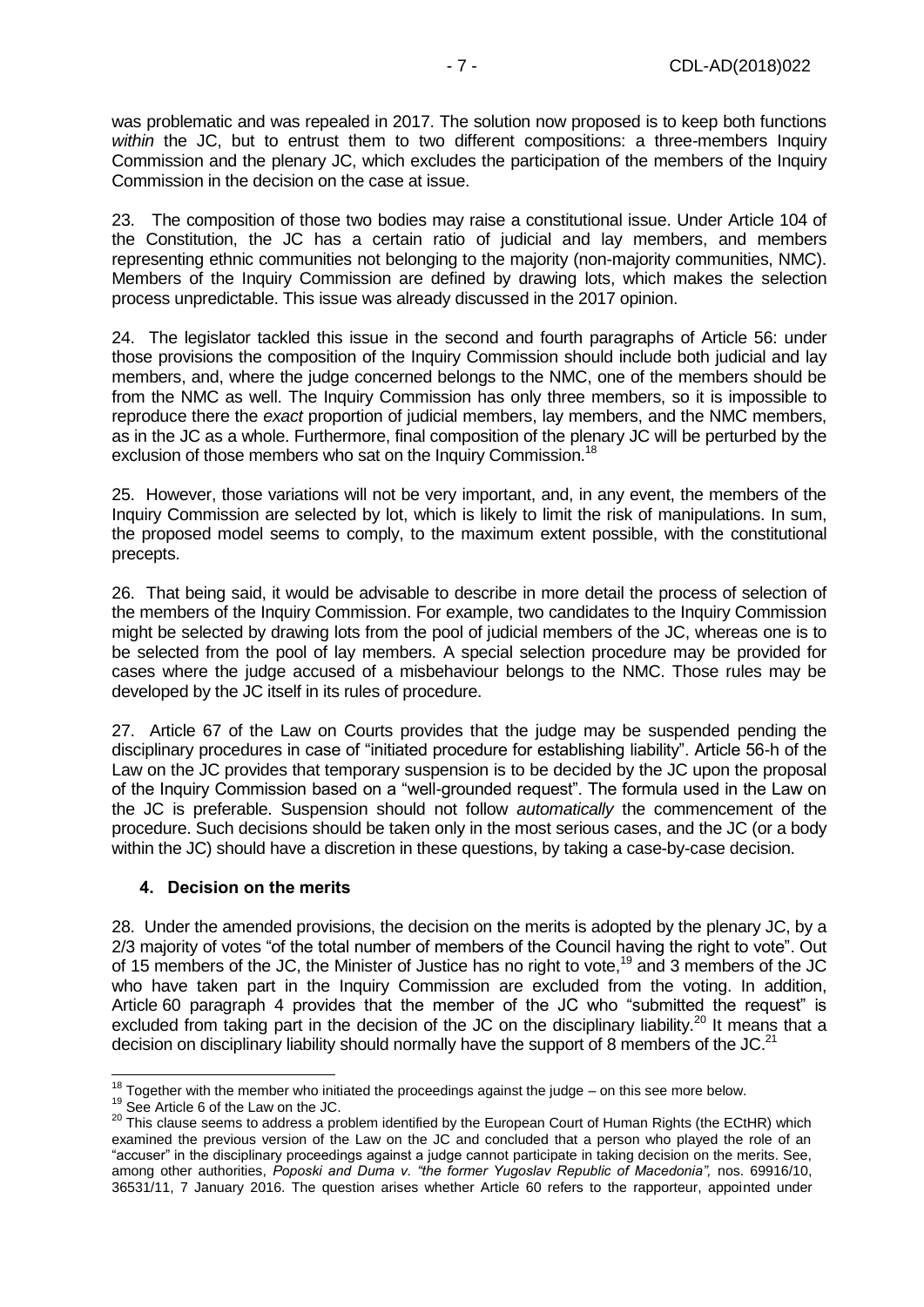29. The Venice Commission notes that the role of the rapporteur in the disciplinary procedure seems to be rather formal (see above). Therefore, it is questionable whether the rapporteurs should be excluded from voting when the decision on the disciplinary liability is made. That being said, it is a matter of preference and the exclusion of the rapporteurs from voting is not against any European standard.<sup>22</sup>

30. The next question is the majority required to take a decision in a disciplinary case. The 2014 opinion on Georgia stressed that "the decisions in the High Council in disciplinary matters should be taken by simple majority".<sup>23</sup> In contrast to the situation in Georgia, under the Macedonian law the 2/3 majority appears to apply only to the decisions on the merits, not to the commencement of the procedure.<sup>24</sup> Moreover, in practice the majority needed to pass decisions is equal or slightly more than a half of the *overall* number of members of the JC with the right of vote (14).

31. While the Venice Commission expressed a preference for a simple majority, there is no hard international standards on this point. If the legislator fears judicial corporatism, it is better to avoid a 2/3 majority rule; by contrast, if the aim is to protect the judges from political pressure the 2/3 majority may be helpful. In the amended version of the law, it will not be possible to take purely "guild-based" decisions in neglect of the lay and *ex officio* members' opinion. At the same time, any decision will always require a strong support of the judicial members of the JC. So, the choice of the legislator gives a better protection to the judges, subjected to disciplinary procedure.

32. The requirement of a 2/3 majority raises another, more technical, question. Under Article 56 g of the Law on the JC, the Inquiry Commission submits to the plenary JC a report with one of the following proposals: to dismiss the judge, to impose a lesser disciplinary measure or to drop the case. Under Article 60 paragraph 2, the plenary JC should decide on the Inquiry Commission's report by 2/3 majority. It means that whatever decision is made, it should have support of 8 of members out of  $11^{25}$  But what happens if, for example, 4 members are for the dismissal, 3 are for a lesser sanction, and 4 are for dropping the case? None of the three proposed decisions will obtain 2/3 of votes needed for its adoption. The law must specify what happens if this majority is not reached.

33. Another question is whether the JC may depart from the proposal of the Inquiry Commission and adopt another solution than the one proposed in the report. Article 60 paragraph 2 implies that the plenary JC is bound by the report ("shall decide on the proposal for a decision", therefore accept or reject the proposal made by the Commission), whereas under Article 60-a, and subsequent articles 60-b, 60-c, 60-d and 60-e, the JC may decide for one of the three options (dismissal, lighter sanction, dropping the case) or to return the documents of the case to the Inquiry Commission for "further elaboration". It would be useful to specify that the JC may depart from the proposal formulated by the Inquiry Commission. The law must also clarify whether the decision to return the documents to the Inquiry Commission (see Article 60-e) for "further elaboration" is taken by a simple or 2/3 majority.

Article 56, or to the member who (in his/her private capacity or as a president of the respective court) submitted the case to the JC.

 $21$  Or even 7, if one of the members of the JC was at the origin of the complaint.

<sup>22</sup> See, for example, CDL-AD(2010)026, Joint opinion on the law on the judicial system and the status of judges of Ukraine by the Venice Commission and the Directorate of Co-operation within the Directorate General of Human Rights and Legal Affairs of the Council of Europe, § 74.

<sup>23</sup> CDL-AD(2014)032, Joint Opinion of the Venice Commission and the Directorate of Human Rights (DHR) of the Directorate General of Human Rights and the Rule of Law (DGI) of the Council of Europe, on the draft Law on making changes to the Law on disciplinary Liability and disciplinary Proceedings of Judges of General Courts of Georgia, § 24 and § 72

This 2/3 majority extends to temporary removals from office also pursuant to Article 30(a).

<sup>&</sup>lt;sup>25</sup> Or 7 out of 10, depending on the circumstances.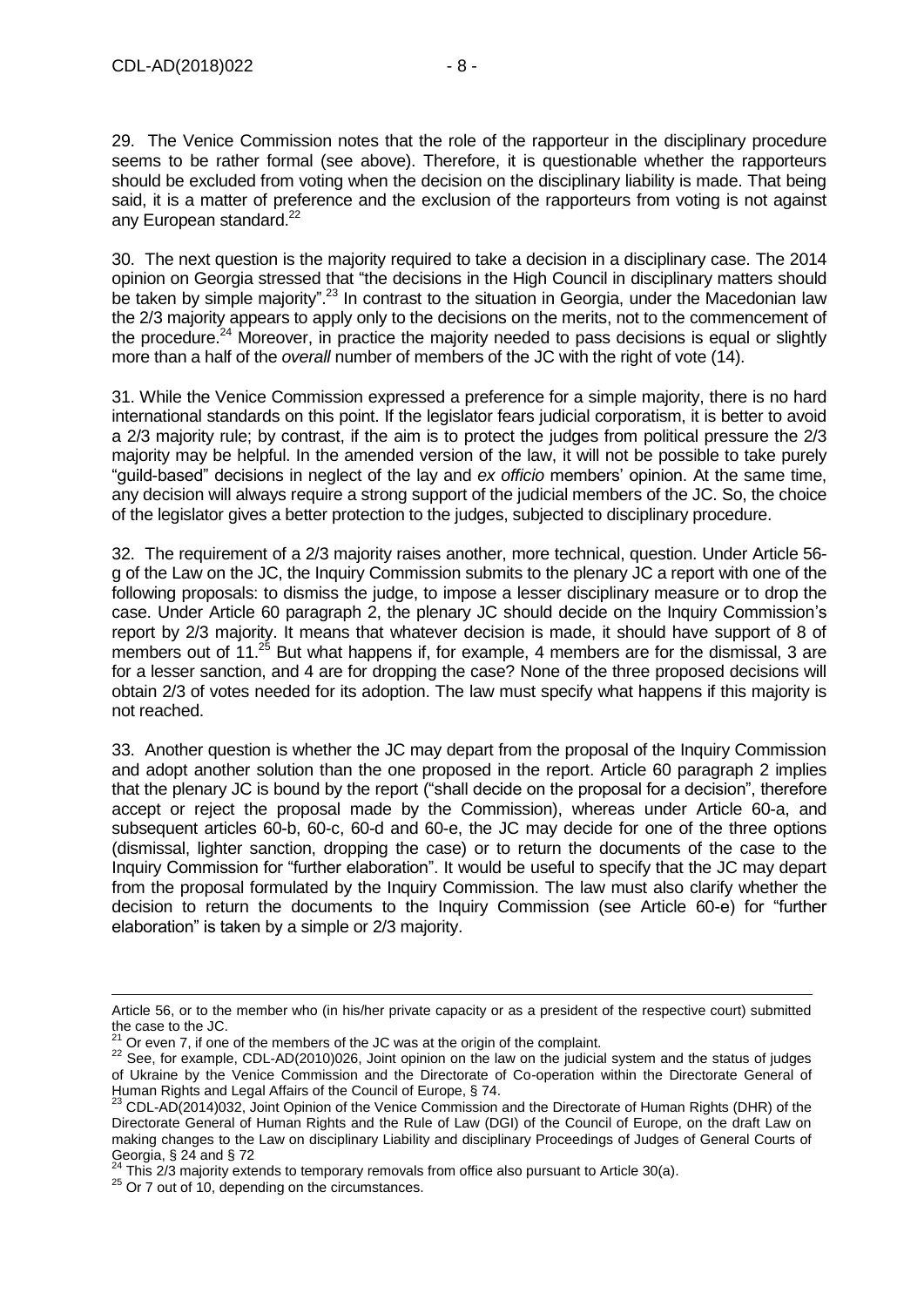34. In sum, Articles 60 – 60-e need to be clarified. As regards the 2/3 majority requirement, the authorities might wish to consider intermediate solutions: for example, a higher majority may be required for the dismissals, whereas lesser disciplinary sanctions may be imposed by a simple majority. When the simple majority in favour of a lesser disciplinary sanction is not reached, the case may be considered as dropped.

35. Further, the role of the report of the Inquiry Commission should be explained. It should be made clear whether the plenary JC is limited by the proposal of the Inquiry Commission, or may go beyond it. If the Inquiry Commission may "fix the upper limit" for the sanctions, which cannot be exceeded by the plenary JC, this increases the importance of this body in the process (and, again, in this scenario the Inquiry Commission becomes an additional barrier for holding judges accountable).

#### <span id="page-8-0"></span>**5. Appeal**

 $\overline{a}$ 

36. Article 96 of the Law on the JC provides that decisions of the plenary JC are subject to an appeal to an Appeal Council – a body composed of judges of different levels defined by drawing lots at a plenary meeting of the Supreme Court, for each individual case.<sup>26</sup>

37. The need to provide for *an appeal to a court* against the decision of a disciplinary body (in this case, the JC) has been stressed by the Venice Commission<sup>27</sup> and by some other international bodies. Thus, for example, the CCJE, in its Opinion no. 3 considers that "the arrangements regarding disciplinary proceedings in each country should be such as to allow an appeal from the initial disciplinary body (whether that is itself an authority, tribunal or court) to a court" (p. 72). The Committee of Ministers in its Recommendation CM/Rec(2010)12 indicates, in p. 69, that the judge should be able to challenge the decision in a disciplinary case (without indicating, however, whether this means an appeal to a court of law or to another body). Thus, the availability of an appeal to a judicial body against the decisions of the JC in disciplinary sanctions appears to be in line with the European standards.

38. That being said, Article 96 leaves several questions open. The first relates to Article 96 paragraph 1, which gives the right of appeal only to the judge concerned (or to the court president whose responsibility is invoked), thereby excluding those having initiated the procedure. If this is the intention of the Macedonian legislator, this should be stated more clearly.

39. The second question concerns the effects the determination of the Appeal Council might have. Article 96 paragraph 3 states that the Appeal Council shall "uphold or repeal" the decision of the plenary JC. Article 96 paragraph 4 seems to indicate that in the case of "repeal" the case is reopened and the JC takes a *final* decision, "appraising the guidelines" of the Appeal Council. This suggests that the Appeal Council lacks jurisdiction to *overturn* a decision of the JC and cannot take a new decision, but may merely re-open the case for reconsideration by the JC, the latter having the final say. Elaboration of what exactly "appraising the guidelines of the Appeal Council" entails is necessary. Moreover, the law should explain what happens if the JC, following the re-opening of the case, insists on its original position and disregards the guidelines of the Appeal Council.<sup>28</sup>

<sup>&</sup>lt;sup>26</sup> It shall contain three judges of the Supreme Court, four from the Courts of Appeal and two judges from the court to which the judge against whom the procedure is conducted belongs, all drawn by lot.

<sup>27</sup> See, for example, CDL-AD(2014)008, Opinion on the draft Law on the High Judicial and Prosecutorial Council of Bosnia and Herzegovina, § 92; see also CDL-AD(2011)004, Opinion on the Draft Law on Judges and Prosecutors of Turkey, § 76.

<sup>&</sup>lt;sup>28</sup> In the system where the appellate body has a final say, it should not substitute the Judicial Council; thus, in the opinion on the Draft Judicial Code of Armenia (CDL-AD(2017)019) the Venice Commission stressed that "Judicial Councils should have a certain discretion, which must be respected by the appellate body", and that "in exercising its appellate review the appellate body should act with deference to the [judicial council] as regards the establishment of the factual circumstances and interpretation of the relevant rules of conduct" (§ 151).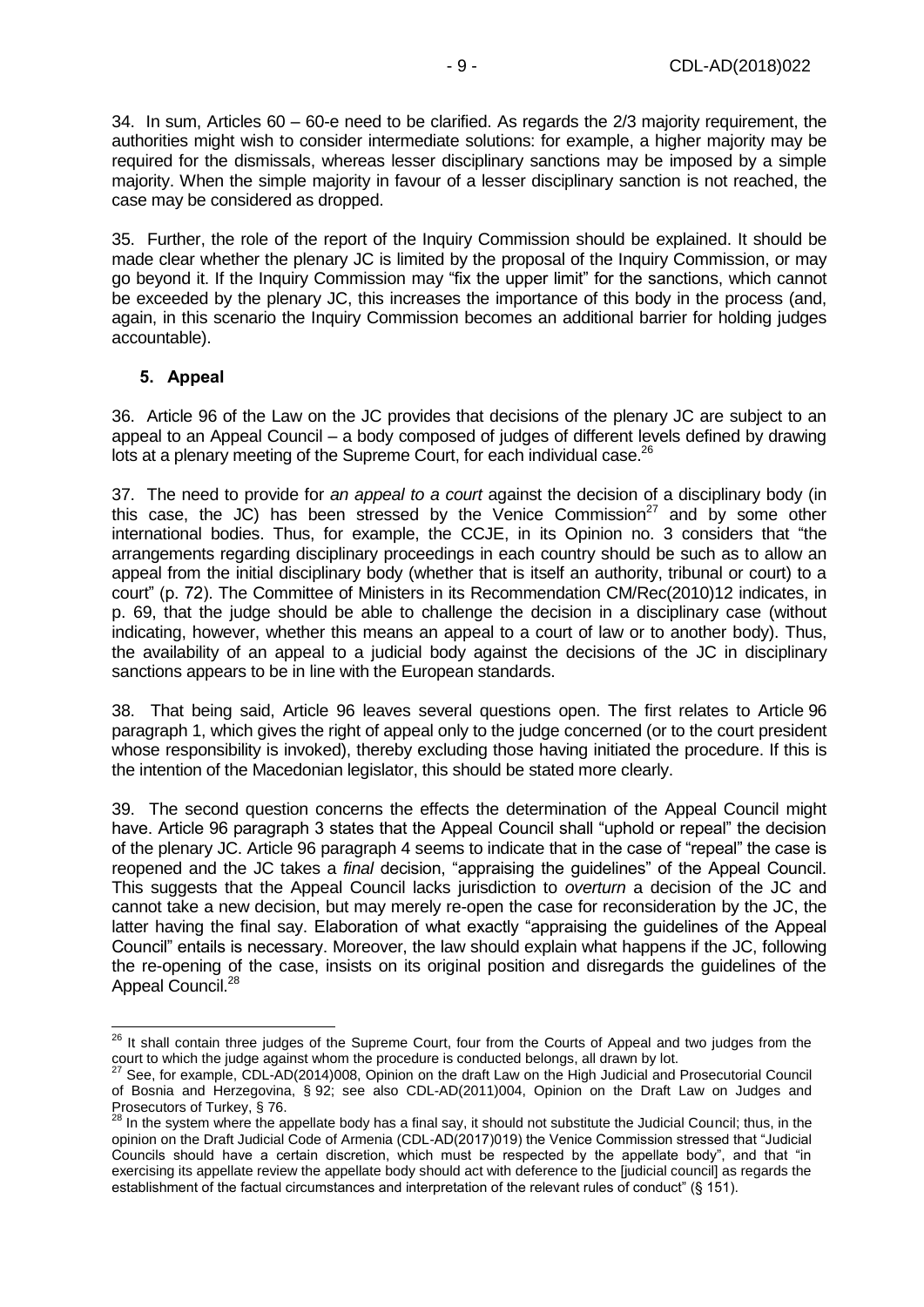40. The third question relates to the composition of the Appeal Council. The 2015 opinion observed that "entrusting the power to a permanent court of law (instead of an *ad hoc* body) would probably be a preferable solution" (§ 96). In the old version of Article 96 of the Law on the JC,<sup>29</sup> the method of selection of the Appeal Council was not defined. The Venice Commission noted that "it is very important that the composition of the appellate judicial body be predetermined by law" (§ 96). Now the law describes that the members of the Appeal Council are to be selected by lot at a plenary session of the Supreme Court and other relevant courts. Indeed, the Appeal Council remains, to some extent, an *ad hoc* body, but now there is more certainty for the participants of the procedure about how it is to be formed. The selection of its members by drawing lots (if conducted fairly) reduces the risk of manipulations, and the fact that judges of all levels are represented ensures that it will reflect the broad range of opinions within the judiciary. So, one may conclude that this amendment goes in the right direction.

#### <span id="page-9-0"></span>**C. Performance evaluation system**

41. The criteria and procedures for the evaluation of the work of a judge have been elaborated in the new amendments to the Law on the JC. The evaluation of the judge's work is based on a combination of qualitative and quantitative elements. In the process of evaluation, the judge receives a certain number of points. Depending on the final score, a judge may receive a "positive" or a "negative" evaluation grade; the positive evaluation involves three sub-levels: satisfactory, good and very good. Two consecutive "negative" evaluations lead to the dismissal of the judge.

#### <span id="page-9-1"></span>**1. Criteria for the evaluation**

42. A judge is evaluated on the basis of quantitative and qualitative elements. Under Article 102 of the Law on the JC, the quantitative element reflects the numerical output of a judge (i.e. how many files the judge has processed). All other elements are labelled as "qualitative": they include the number of reversals (i.e. decisions quashed or modified on appeal), the number of missed procedural deadlines, and the results of an individualised assessment of the quality of a number of "sample" decisions.<sup>30</sup> A certain number of points is assigned to each element;<sup>31</sup> points may also be withdrawn for disciplinary breaches and for other reasons (such as, for example, for a finding of a violation of Article 6 of the ECHR by the ECtHR in a case handled by the judge). In general, the evaluation system still appears highly complicated and mechanical.

43. The CCEJ observed, in Opinion no. 17, that "evaluation must be based on objective criteria. Such criteria should *principally* [italics added] consist of qualitative indicators but, in addition, may consist of quantitative indicators". The Venice Commission also considers that qualitative elements should be given priority.<sup>32</sup> Under the Law on the JC, "qualitative" elements seem to weight more than "quantitative".<sup>33</sup> However, the Law on the JC uses the terms "qualitative" and "quantitative" not in the same meaning as the Venice Commission and the CCEJ. $34$  Be it as it

<sup>&</sup>lt;sup>29</sup> See CDL-REF(2015)046, Legislation related to the Disciplinary Liability of Judges - Law on the courts and Law on Judicial Council (consolidated version with draft amendments of 2015); Law on the Council for Determination of the Facts of "the former Yugoslav Republic of Macedonia"; see, in particular, Article 96 of the Law on the JC.

 $30$ The assessment is made by a three-member commission which is set up, by drawing lots, from the judges of the competent higher court (see Article 104).

 $31$  For example, up to 80 points for achieving a set productivity threshold, or up to 30 points for having less than 10% of decisions quashed on appeal.

 $32$  CDL-AD(2017)019, Armenia - Opinion on the Draft Judicial Code, § 77

 $33$  120 points against 80 – see Articles 107 and 108.

<sup>&</sup>lt;sup>34</sup> The CCEJ, in Opinion no. 17, describes as "quantitative" such elements as "the number of cases decided by the evaluated judge, the time spent on each case and the average time to complete a judgment". The Venice Commission, in CDL-AD(2017)019, mentions amongst quantitative elements the number of the judgments overturned on appeal, the number of procedural delays, etc. In CDL-AD(2011)012, Joint Opinion on the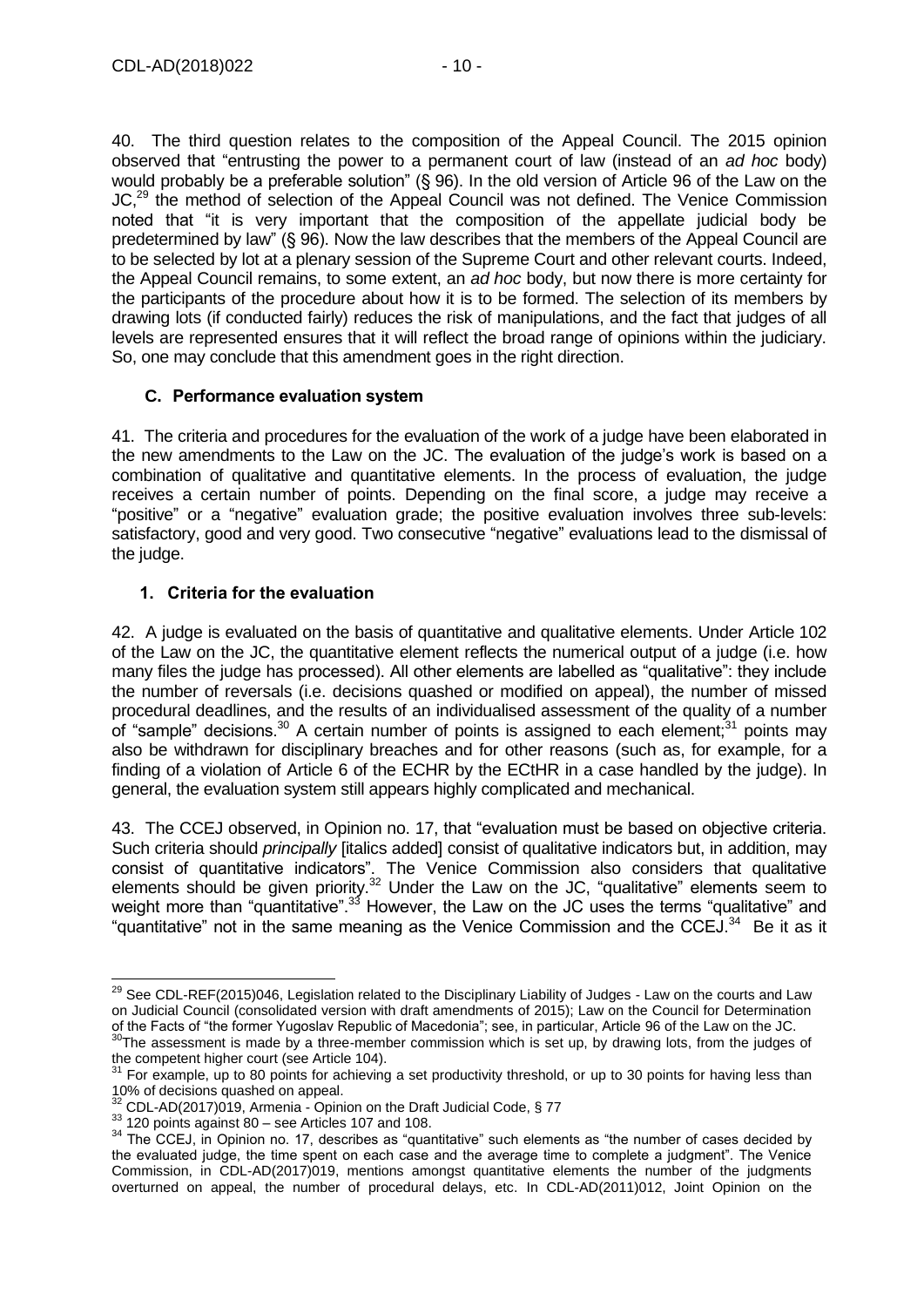may, it is clear that the evaluation in the Macedonian system is based predominantly on three elements: numerical output, reversals rate, and compliance with the time-limits.<sup>35</sup>

44. Previously, the Venice Commission advised against heavy reliance on these elements in the evaluation of the judges' work.<sup>36</sup> In the 2015 opinion, the Venice Commission noted that the productivity levels and time-limits must be realistic. It warned that a system essentially based on numerical objectives may lead to a destructive pattern of behaviour. $37$  As to the reversals rate, it should be *particularly high and persistent* in order to be used in the evaluation process.<sup>38</sup> Otherwise the evaluation will "produce a timid judiciary".<sup>39</sup>

45. That being said, "the way criteria are assessed in the evaluation process differs widely" in Europe.<sup>40</sup> What value is to be attached to different elements depends on the priorities set by the legislator. For example, in a system suffering from chronic delays, compliance with time-limits may be given more weight than other factors. Assigning values to different elements requires an in-depth analysis of the courts' statistics, and long experience with the Macedonian judiciary. The Venice Commission does not have this information and experience; therefore, it may only reiterate its general advice that the evaluation of judges' work should not rely heavily on the productivity levels, missed deadlines, and particularly on the reversals' rate. Such system does not necessarily improve the quality of justice and the promotion of best judges to the top positions.

46. The last question is whether those matters should be regulated by the law. Currently, the evaluation criteria and the value assigned to them are described, in the smallest detail, in the law itself. If the current system proves to be unreliable (because too much value is assigned to one element and not to another), it may be hard to amend, for political reasons. An alternative solution would be to entrust the JC, in cooperation with the judiciary, the task of developing a system of indicators, publishing it and revisint it regularly. Indeed, the law may still contain more general parameter, to be followed in the JC-made regulations.

#### <span id="page-10-0"></span>**2. Bodies conducting evaluations; evaluation procedures**

47. Article 100 of the Law on the JC distinguishes between regular (every 2 years) and extraordinary evaluation, the latter applied to judges seeking promotion. The two years' period for regular evaluation appears to be too short/frequent: it means practically permanent assessment, which may affect negatively the independence and efficiency of judges. The Venice Commission would recommend a longer period for ordinary judges and an even longer one for senior judges.

48. Article 116 of the same Law stipulates that the decision on evaluation is taken by the JC on the basis of an arithmetical sum of points. As demonstrated above, the biggest part of the overall score (180 out of 200 maximum points) is based on the *external* and *objective* data about the judge's work (his/her performance levels, compliance with the time-limits, number of decisions

constitutional law on the judicial system and status of judges of Kazakhstan, § 55, the number of reversals is, again, labeled as "quantitative"; in the Macedonian system, it belongs to the "qualitative" set of criteria.

Under the amended Law on the JC (see Articles 107 and 108), out of 200 maximum points that a judge may receive in the course of evaluation, his/her numerical output is worth 80 maximum points, and the number of quashed/modified decisions and compliance with deadlines is worth 100 points *in toto*. The judge gets only 20 points from the commission assessing the quality of his/her "sample judgements".

<sup>&</sup>lt;sup>36</sup> See, in particular, CDL-AD(2014)007, Joint opinion on the draft law amending and supplementing the judicial code (evaluation system for judges) of Armenia,  $\S$ §37 – 40.

See §§ 103 – 105.

<sup>38</sup> See the 2015 Opinion: "Only stubborn resistance against an enhanced practice which leads to a repeated overturning in cases where there is a well-established and clear case-law should probably be counted as a blatant lack of professionalism" (§ 47).

<sup>39</sup> CDL-AD(2014)007, Joint opinion on the draft law amending and supplementing the judicial code (evaluation system for judges) of Armenia, § 40

CCEJ, Opinion no. 17 (p. 14)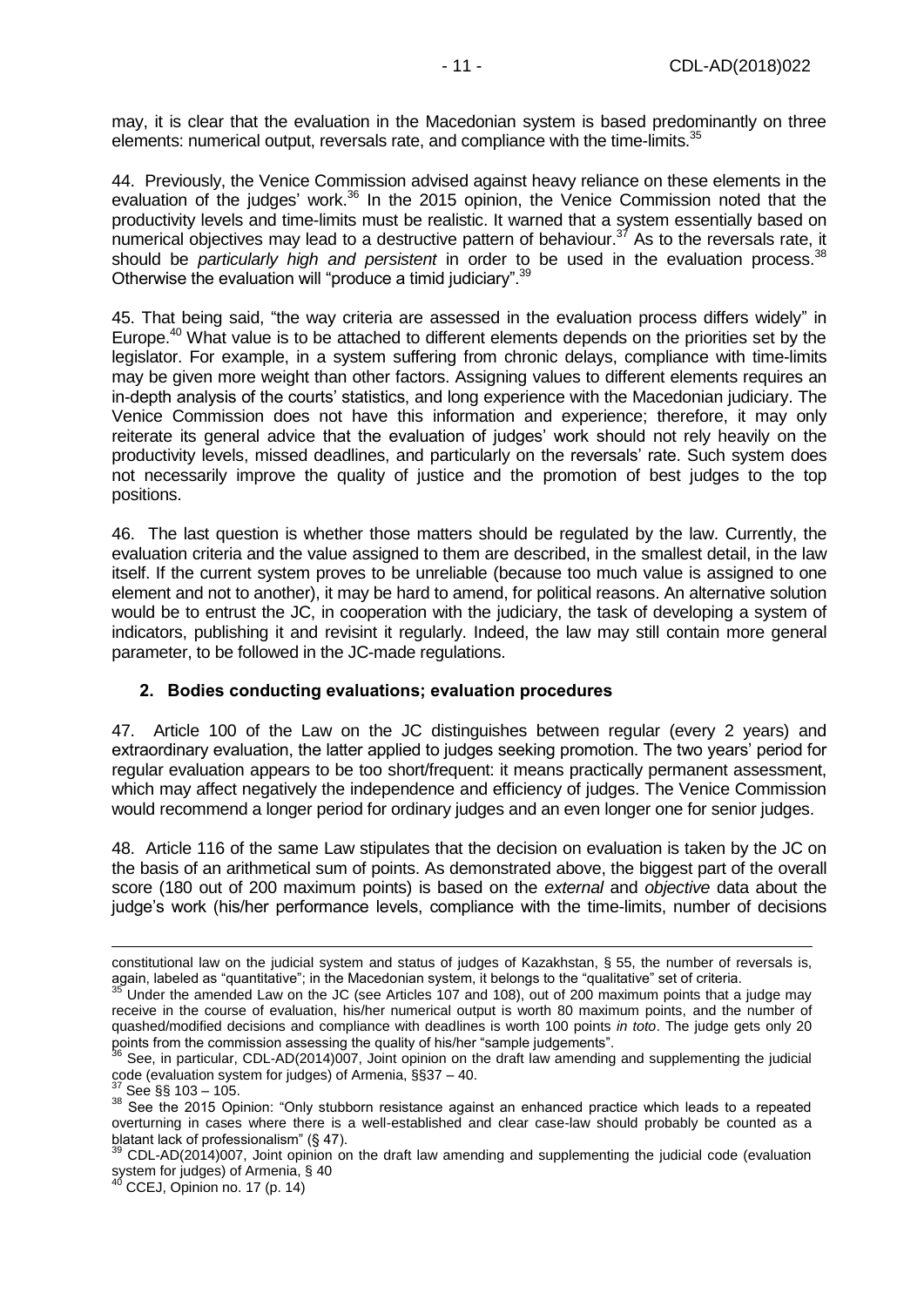quashed on appeal, etc.).<sup>41</sup> Calculation of "points" in the process of evaluation depends on the "automated court case management information system" (ACCMIS). With all the reasonable scepticism towards the reliability of such technical devices, there is a general tendency to use such instruments. Be it as it may, in this respect the JC involvement seems to consist only of collecting necessary information from the ACCMIS, and calculating the final score. This system bestows significant influence on the officials inspecting the data. The operation of Article 104 and the mathematical calculations in Articles 106 to 116 could benefit from a trial period or pilot project.

49. 20 points may be gained by a judge from another type of assessment, described in the third paragraph of Article 104: it is an assessment of the *quality* of the legal reasoning in 10 sample judgements (5 selected randomly and 5 selected by the judge him/herself). This assessment is made by a three-member commission composed of judges of the higher court drawn by lot. This is an interesting model; however, such assessment should only extend to such aspects as the style and clarity of drafting, and not call into doubt the validity of the decisions taken by the judge.<sup>42</sup>

50. In the current system, it is not clear whether the JC itself have any discretion in the process of evaluation. On the one hand, the JC takes decision by *voting*, which necessarily involves exercising discretion and assessing *subjectively* the judges' professionalism and other skills and qualities. $43$  On the other hand, the evaluation may appear to be a purely arithmetical exercise (where only the assessment under Article 104, conducted not by the JC but by an external commission selected by judges, involves some sort of subjective assessment of the quality of the judge's work).

51. The law must make it clear which of the two approaches it prefers. If the evaluation is based on a mixture of both the "objective" data about the judge's work and the "subjective" evaluation of his/her qualities and skills by the JC, the relative weight of those two factors should be specified.

## <span id="page-11-0"></span>**3. Role of the evaluation in promotion**

52. Under the Law on the JC, the evaluation system serves three main purposes:

- general monitoring of the situation within the judiciary (for the purposes of promotion of the independence and impartiality of judges and the judiciary, personal motivation and professional development of judges, etc. - see Article 99 of the Law on the JC),
- promotions (for which extraordinary evaluations are conducted Article 100 of the Law on the JC), and
- discipline (see Articles 75 and 76 of the Law on Courts).

53. It is reasonable to use the system of performance evaluations to monitor the situation within the judiciary, provided that the elements for measurement are chosen correctly. The use of

 $\overline{a}$ <sup>41</sup> One of the components of the evaluation process consists of the examination of the quality of 10 selected decisions, by a special three-member commission composed of judges of a higher court (see Articles 104 and 109). This evaluation involves, indeed, more subjective review of the judges' skills and knowledge. However, this factor gives the judge to be assessed only up to 20 points, out of the maximum of 200 points. The remaining 180 points are calculated on the basis of objective statistical information about the judge's performance.

<sup>42</sup> According to the ENCJ report 2012-2013 (ENCJ Project Distillation of ENCJ Guidelines, recommendations and principles 2012-2013), the evaluation must not include any review or re-examination of judicial decisions (principle 41 (2)).

<sup>&</sup>lt;sup>43</sup> Furthermore, under Article 126, prior to issuing an evaluation report on a particular judge, the JC should obtain an opinion of the president of the respective court and two of the fellow judges of the former. Does this opinion play any role in the final decision on evaluation? Finally, under Article 129, the decision on evaluation should contain "explanation of the reasons", and the judge concerned may ask for a reassessment (Article 130).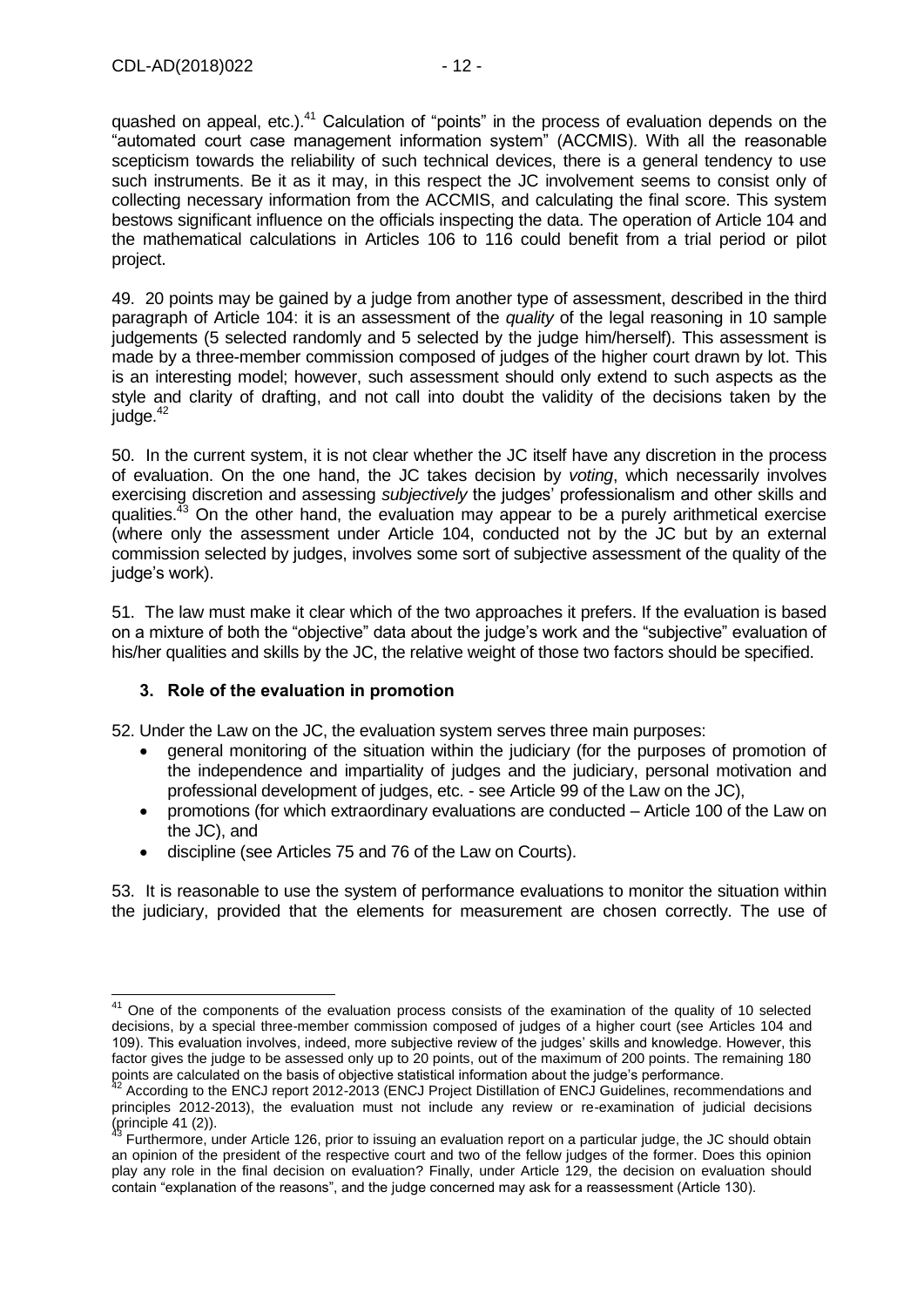performance evaluations for the purpose of promotion is also reasonable, in principle.<sup>44</sup> The question is what is the exact role of the evaluation in the promotion process.

54. Under Article 46 of the Law on Courts, as amended, to be eligible for the appointment to the Court of First Instance, the Court of Appeal, and the Supreme Court, a candidate should obtain the "highest positive mark" in two regular consecutive evaluations.<sup>45</sup> Under Article 41 of the Law on the JC, the JC selects judges of the higher courts on the basis of a long list of criteria (expert knowledge and specialization in the field, capability in resolving legal issues, communication and inter-personal skills, attitude to work, etc.).

55. Thus, the "very good" evaluation grade appears to serve as an eligibility threshold. In principle, this is a reasonable approach, but the threshold may be set too high: there might be practical reasons why a judge might not be able to achieve the highest grade over two consecutive years, and yet be a good candidate for promotion.

56. Furthermore, Article 46 of the Law on Court refers to *two* eligibility criteria: the highest grade of the candidate and "the most points compared to other candidates". Does it mean that only *one* candidate (having the highest *score* in points) may be presented to the JC for promotion under Article 41 of the Law on the JC? If this is the case, the promotion will be essentially predetermined by the evaluation score – which is, as it was explained above, the result of a purely mathematical exercise. It would make more sense for the JC to select from a pool of several candidates, all of them having the same threshold *grade* (for example, "good" or "very good") but not necessarily the same *score*. This will permit the JC to exercise discretion and will reduce the impact of the overly mechanical approach to the evaluation.

57. Next, the role of the "extraordinary" evaluations in this process is not entirely clear. If the grade obtained in the course of a regular evaluation serves as an eligibility criteria, what is the role of the extraordinary evaluation? If the results of the extraordinary evaluation are used *in addition* to the regular evaluation, the law should specify over which period the judge's work is assessed, and how this extraordinary evaluation affects the decision taken by the JC under Article 41 of the Law on the  $JC<sup>46</sup>$ 

#### <span id="page-12-0"></span>**4. Negative evaluation as a disciplinary breach**

58. Articles 75 and 76 of the Law on the Courts provide that a judge who received two consecutive "negative" evaluations is to be dismissed. In the 2014 opinion on the judicial code of Armenia,<sup>47</sup> the Venice Commission noted that "[...] evaluation and disciplinary liability are (or should be) two very different things" (§ 28). It further observed that "a negative performance, which leads to a negative overall result of an evaluation, can also originate from other factors than a disciplinary offence. Therefore, the proposal that repeatedly low or negative overall evaluation results shall lead to [… the] instigating disciplinary proceedings raises problems, because the reasons for a negative result could be other than a disciplinary offence […]."

59. This does not mean that bad evaluation can never lead to a disciplinary sanction. The CCJE acknowledges, in p. 29 of Opinion no. 17, that judicial tenure may be terminated where "the

<sup>-</sup><sup>44</sup> Previously the Venice Commission noted that where the evaluations are used only in the context of judicial promotions, such system "is less dangerous for the independence of the judiciary than the system of comprehensive and regular evaluation of performance of all judges; see CDL-AD(2017)019, Armenia - Opinion on the Draft Judicial Code, § 70.

 $45$  Similar eligibility requirement is provided for candidates to the positions of presidents of the courts (Article 47 of the Law on Courts).

 $46$  In CDL-AD(2017)019, Armenia – Opinion on the Draft Judicial Code, the Venice Commission detected a similar problem, namely a disconnect between the grade obtained in the evaluation process, and the final decision on promotion, adopted by the Judicial Council (see §§ 125 et seq.).

 $47$  CDL-AD(2014)007, Joint opinion on the draft law amending and supplementing the judicial code (evaluation system for judges) of Armenia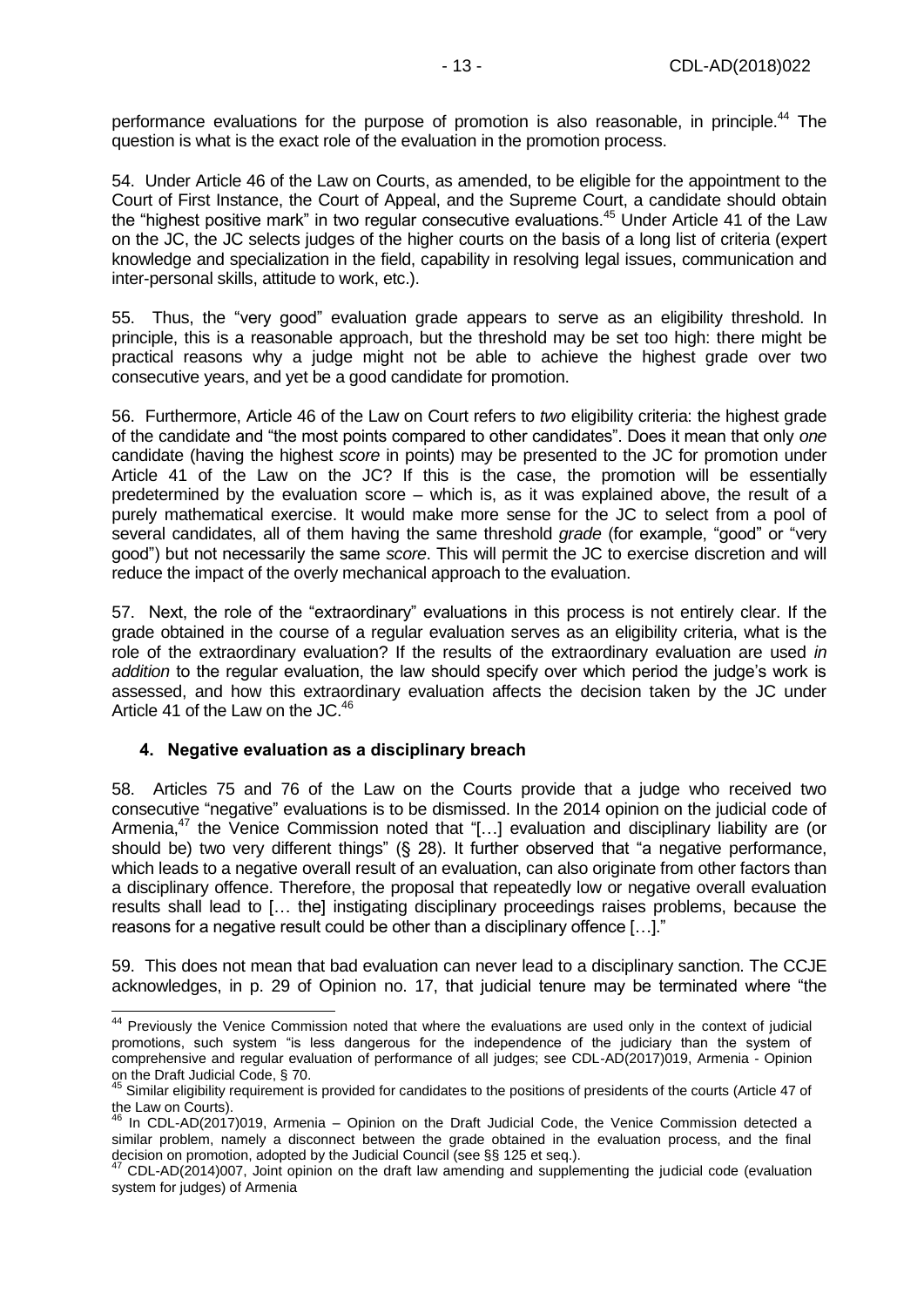-

inevitable conclusion of the evaluation process is that the judge is incapable or unwilling to perform his/her judicial duties to a minimum acceptable standard, objectively judged." Thus, for the CCJE, this is a matter of degree: to serve as a ground for dismissal "bad evaluation" should convincingly demonstrate *total ineptitude* of the judge to perform judicial functions.

60. In the previous version of the law the dismissal could have been ordered by the JC with reference to *any* of the grounds which now make part of the overall evaluation (such as the insufficient productivity, high rate of reversals, non-compliance with the procedural time-limits, etc.).<sup>48</sup> This approach was criticised by the Venice Commission. Now the dismissal is linked to the negative grade, which reflects an *aggregate* evaluation of different aspects of the judge's work. Thus, the fact of having more than 20% of decisions quashed on appeal during a calendar year cannot *by itself* serve as an independent ground for dismissal. It will only remove 50 points from the judge's overall score (see Article 109). The judge still has a chance of obtaining a "satisfactory" or even "good" evaluation grade, if his/her performance was irreproachable in other respects.

61. The new approach is certainly preferable than the one analysed in the 2015. At least, in the new system the judge seemingly has to worry less about the rate of reversals. Dismissal follows *two* negative assessments; that means that the judge has more time to restore his/her productivity and improve the quality of his/her judgments (before the assessment period was equal to one year). Again, it is not excluded that the currently existing scoring will need to be adjusted; however, the system should first be observed in operation for few years to make such conclusions.

62. What can be seen right now is that the evaluation system does not take into account the judge's "fault". For example, a missed deadline would reduce the score irrespectively of whether there was a reasonable justification for this delay. The 2015 opinion stressed that the fault of the judge concerned is the crucial element of the disciplinary liability.<sup>49</sup> So, to the extent that two consecutive negative evaluations are to be used as a ground for dismissal, the law should require the JC, as a pre-condition for deciding on the dismissal, to establish the existence of the fault of the judge concerned (maybe in the form of negligence, indolence, etc.).

63. Article 75 of the Law on Courts, which provides *inter alia* that two consecutive negative assessments should lead to the judge's dismissal, refers to "the judge's fault with no justified reason". This is positive. However, quite surprisingly, Article 76 (5) of the same law provides that a judge may be dismissed on the very same ground (two negative evaluations) irrespectively of his/her fault.

64. In the 2015 opinion the Venice Commission recommended introducing "a general clause that would require the disciplinary bodies to take due account of the degree of the judge's fault and permit the judges to forward defences [based on the absence of their fault]. […] [T]he very existence of a disciplinary breach (not only the sanction) should be conditioned upon the fault of the judge. The honest and hard-working judges should not be disciplined for the situations which result from the poor management of the judicial system as a whole or from other circumstances outside their control" (§ 19). This recommendation remains valid.

<sup>&</sup>lt;sup>48</sup> The 2015 opinion, § 45: " [...] [I]t is a serious disciplinary violation if during a calendar year the Judicial Council established that the judge missed deadlines in more than five cases, or (italics added) if more than 20% of his/her decisions have been repealed, or more than 30% of them have been modified."

<sup>49</sup> "Individual judges cannot bear individual liability for the efficiency of the judicial system as a whole" (§ 18).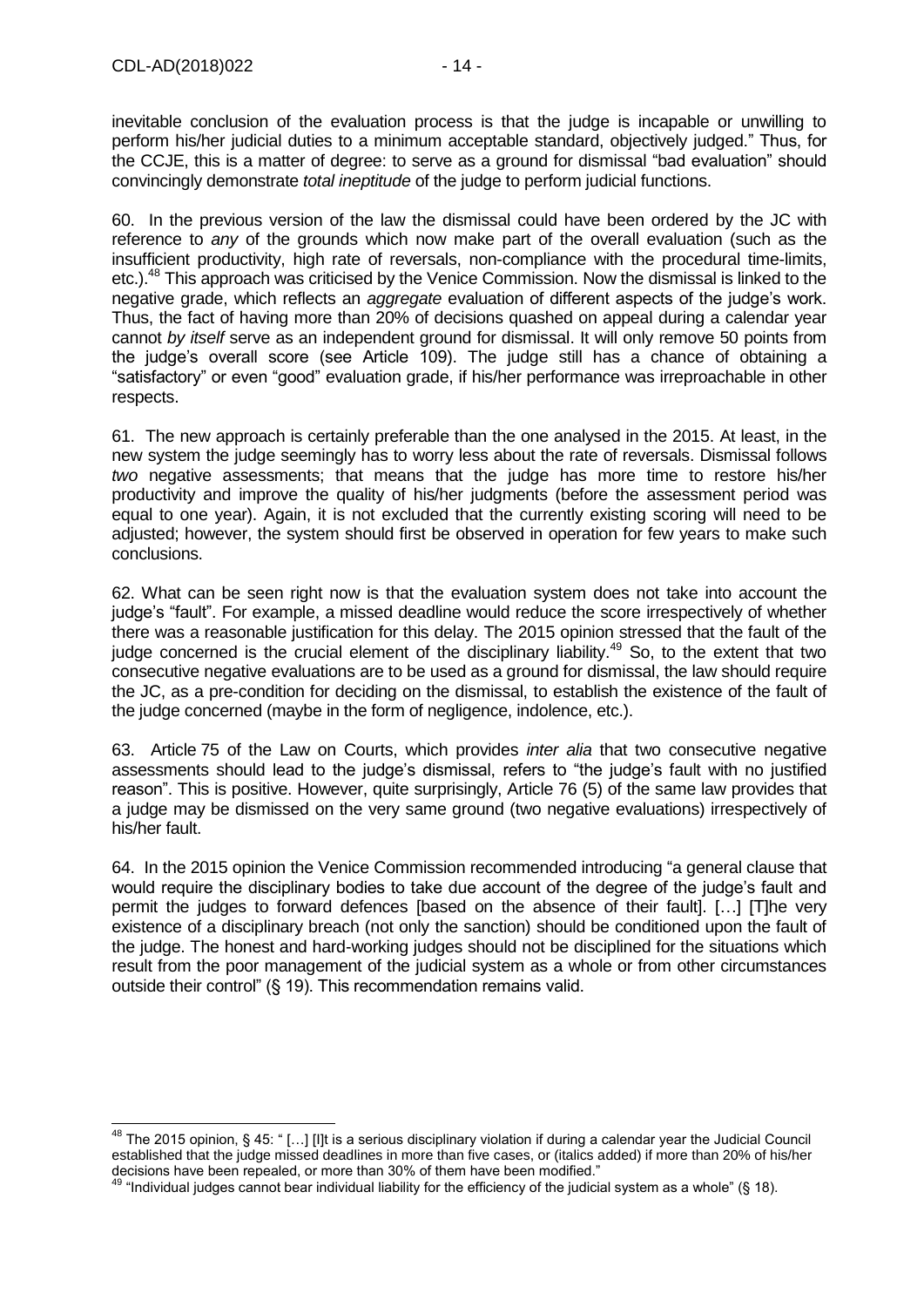## <span id="page-14-0"></span>**D. Substantive grounds for disciplinary liability**

65. Article 70 may be interpreted as providing for the dismissal of the judge "for unlawful exercise of the office". It is understood that this provisions does not introduce a new ground for dismissal, but simply refers to the dismissal under Articles 75 and 76 of the Law on Courts.

66. Under Article 74 of the Law on Courts, the judge may be dismissed either for (1) a serious disciplinary offence, or for (2) an "unprofessional and neglectful exercise of the judicial office". Article 75 describes types of conduct which amount to a "serious disciplinary offence"; Article 76 describes actions amounting to "unprofessional and neglectful exercise of the judicial office." In addition, Article 77 describes types of conduct which amount to a disciplinary offence falling short of the "serious" one and thus leading not to a dismissal but to a lesser disciplinary sanction.

67. The law in this respect reproduces Article 99 of the Macedonian Constitution, which stipulates that a judge may be dismissed either for a "serious disciplinary offence defined in law, making him/her unsuitable to perform a judge's office", or for "unprofessional and unethical<sup>50</sup> performance of a judge's office". Although the Constitution speaks of two separate grounds for dismissal, Articles 75 and 76 of the Law on Courts are very similar. Each contains a catalogue of situations which may lead to the dismissal of the judge, and those catalogues are largely overlapping. Thus, for example, two consecutive negative assessments in the performance evaluation may lead to the dismissal either under the heading of "unprofessional and neglectful exercise of judicial office" or under the heading of a "serious disciplinary offence" (cf. Article 75 (1) p. 1 and Article 76 (1) p. 5). Disclosure of information from the case-file may lead to the dismissal either under Article 75 (1) p. 6 or under Article 76 (1) p. 9. Behaviour of the judge which "ruins the image of the judicial office" is mentioned in Article 75 (1) p. 10, while the Article 76 (1) p. 4 speaks of the disturbance of public peace "causing harm to the reputation of the court". The list of parallel clauses in Articles 75 and 76 may be continued.

68. Such parallelism should be avoided. The Constitution mentions two *separate* grounds for dismissal; it is reasonable to assume that these two types of situations should be somewhat different in nature. It should be possible to regroup in the law the situations leading to the dismissal, so that the distinction made in the Constitution makes sense. For example, one article might deal with cases of extreme and unjustified underperformance, whereas other might describe severe breaches of professional ethics outside of the working context, etc. Indeed, it belongs to the national legislator to decide how different grounds for dismissal are to be distributed between Articles 75 and 76.<sup>51</sup>

69. A source of concern is the vagueness of some formulas used in Article 75 and 76. For example, under Article 75 the judge may be dismissed for "unconscientious, untimely or neglectful exercise of the judicial office in the conduct of the court procedure in particular cases"; for breaching the principle of trial within reasonable time, for postponing proceedings "without legal basis", or for treating parties "unequally", or for "violation of the regulations", or for "exceeding official powers". These formulas are very vague and permit to dismiss the judge for taking procedural or substantive decisions which are normally within his or her discretion. Indeed, the law may penalise decisions taken in blatant disregard of the law and in bad faith (to further his or her personal interests, for example), or as a result of a gross and obvious negligence, but the

 $50$  The Law on Courts speaks of "neglectful" exercise of judicial office, while the Law on the JC, in the title of Chapter preceding Article 78 (now removed), speaks of the "unprofessional and bad faith exercise" of the judicial office. The Venice Commission assumes that this difference in the terminology is a matter of translation, and that they all refer to the same type of situation.

 $51$  Some of the situations enumerated in Article 75 and 76 should rather be described in terms of incompatibility with the judicial office (like the membership in the political party or the fact of holding another public office, set in Article 76 (1) p. 1 and p. 6), whereas other will require the JC to apply discretion (for example, "neglectful exercise of the judicial office" or "acting upon cases contrary to the principle of trying within a reasonable period of time", in Article 75 (1) pp. 2 and 4), and the dismissal under those headings will not be automatic.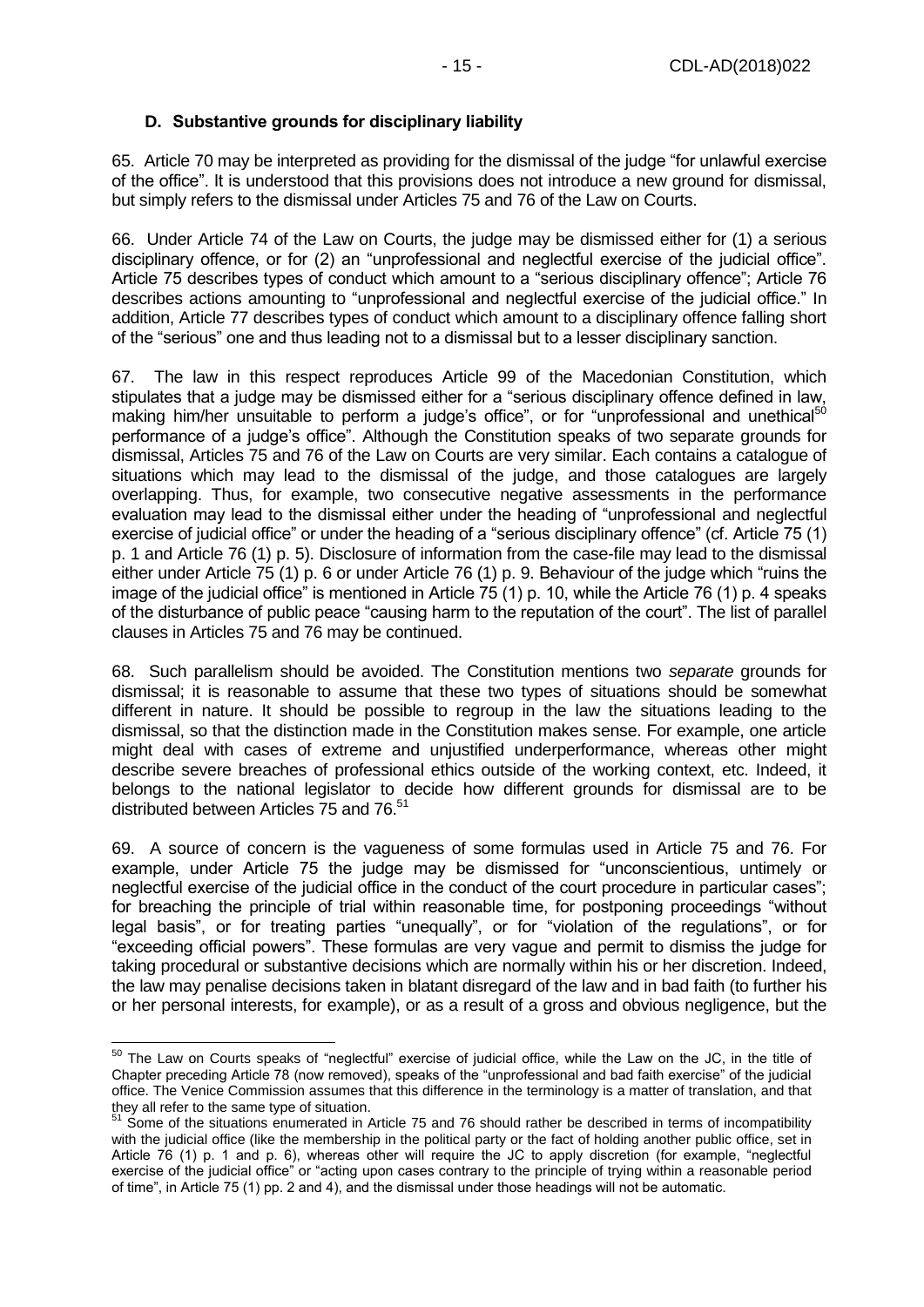very fact of procedural or substantive irregularity – even if it led to the overturning of the judgment on appeal – should not lead, in the absence of the judge's fault, to the dismissal.<sup>52</sup> Honest judicial errors should not give rise to disciplinary liability.

70. The Venice Commission recommends supplementing Articles 75 and 76 in order to make the dismissal conditional on two concurrent elements: an objective element (particular gravity of the breach and the seriousness of the damage caused thereby to the parties) and a subjective element (i.e. fault in the form of an intention of the judge to breach the law, or of a gross and obvious negligence). Now the subjective and objective elements are present in some parts of Article 75, but not everywhere; for example, paragraph 7 speaks of "intentional violation of the rules of fair trial"; paragraph 9 speaks of the "severe violation of the rules of the Court Code". The Venice Commission considers that these elements should be formulated as a general principle applicable throughout Articles 75 and 76. A general clause to this end is needed to ensure that only particularly gross and inexcusable professional errors may lead to a disciplinary liability.

71. Article 79 of the Law on Courts contains a list of grounds for dismissing a court president. It is understood that the dismissal from this administrative position does not involve automatic termination of the judicial tenure for the judge concerned. Amongst other grounds, the president may be dismissed for the failure to start disciplinary proceedings against the judge of his/her court when there are reasons for it.<sup>53</sup> Indeed, the president of the court may be sanctioned for "covering" up" for his/her judges in the most evident cases of their misbehaviour. However, the question of whether or not a disciplinary offence has been committed is a matter of assessment. Articles 75, 76 and 77 (which described grounds for disciplinary liability for judges) use a lot of vague and overbroad formulas. In such situation, the presidents of the courts may feel obliged to report to the JC every minor incident, which may be a very onerous obligation. This duty should be formulated so as to concern only the *evident and gross* breaches committed by the judges, known to the president, and not every potential irregularity.

## <span id="page-15-0"></span>**E. Effects of the ECtHR decisions in the context of disciplinary liability and evaluations; personal liability of the judges**

72. Article 18 (6) of the Law on Courts instructs the judges to "apply the views expressed in final judgement of the European Court of Human Rights" (hereinafter – the ECtHR). To the extent that this clause incorporates the ECtHR case-law as a source of domestic law, this amendment is welcome: when faced with a human rights question, domestic courts should resolve it in line with the legal positions expressed in the case-law of the ECtHR.

73. That being said, this is a very significant development, which may require a lead-in period, extra training and analysis as to what its effects might be on the Macedonian legal system. Conflicts between principles enunciated in the ECtHR case-law and the norms and practices of the Macedonian law may arise, and the judges will have a difficult task of resolving them.

74. Besides integrating the ECtHR case-law in the legal system, the Macedonian legislator goes further: under Article 75 (1) p. 11 of the Law on Courts the judge may be dismissed if the ECtHR finds that in the case handled by this judge there has been a violation of Articles 5 or 6 of the Convention (the right to liberty and the right to fair trial). Under Article 76 (1) p. 8 the judge may be dismissed if she/he failed to "apply the views expressed in final judgments of the ECtHR". Furthermore, under Article 109 of the Law on the JC, the judge's evaluation score is reduced by

<sup>-</sup> $52$  Recommendation CM/Rec(2010)12 of the Committee of Ministers on judges ("Independence, efficiency and responsibilities") in p. 66 provides that "the interpretation of the law, assessment of facts or weighing of evidence carried out by judges to determine cases should not give rise to civil or disciplinary liability, except in cases of malice and gross negligence." Further, in p. 70 the Recommendation states that "judges should not be personally accountable where their decision is overruled or modified on appeal".

See Article 79 (1) pp. 10 and 12; see also Article 77 (2).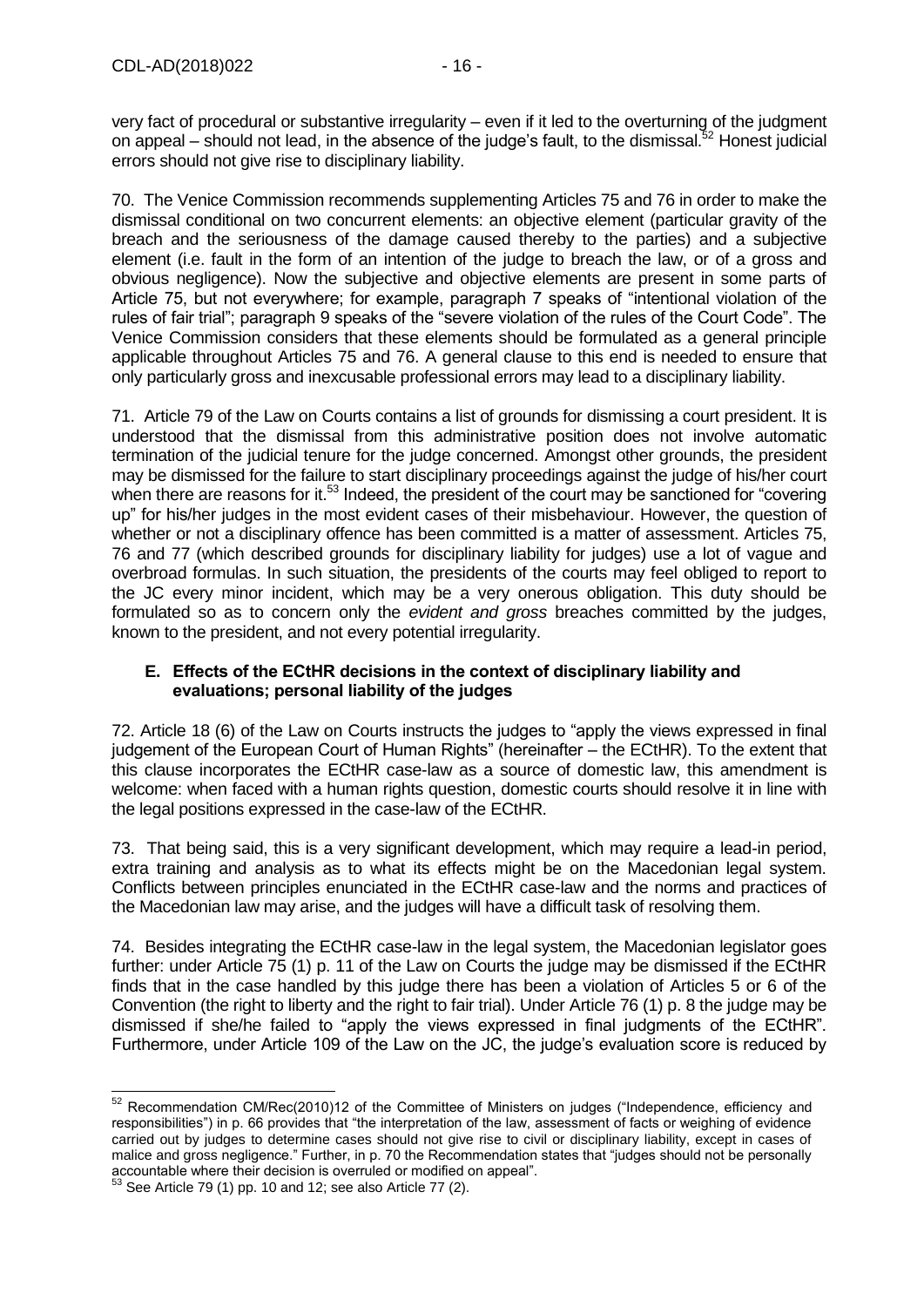10 points (i.e. 5% of the maximum overall score) if his/her decisions led to a finding of a violation by the ECtHR under Article 6 of the Convention (see the paragraph before the last one).

75. These provisions are a source of concern for the Venice Commission, in particular in view of their potential impact on judges' independence. First, the same breach is at the same time a ground for the dismissal (Article 75 of the Law on Courts) and a ground for removing 10 points from the evaluation score (Article 109 of the Law on the JC). This is inconsistent. Second, the meaning of Article 76 (1) p. 8 is unclear: does it speak of the judge's failure to apply general principles contained in the case-law of the ECtHR, or the judge's failure to follow a particular ECtHR judgment which directly concerned the case the judge was dealing with?

76. The Venice Commission reiterates that § 70 of the Council of Europe's Recommendation CM/Rec (2010)12 categorically states that "[j]udges should not be personally accountable where their decision is overruled or modified on appeal." This applies *a fortiori* to an "overruling" by the ECtHR. Indeed, the ECtHR may detect a malfunctioning in the national legal order, but in such case the blame is not put on an individual judge; it is *the State as a whole* who is responsible under the Convention. Most often, such "malfunctioning" results from bad legislation, or from the case-law, or from the predominant practices and traditions, and cannot be reduced to the ill will or to the lack of professionalism of a particular judge. So, the finding by the ECtHR of a violation of the Convention in a particular case handled by the judge should never *directly and automatically* lead to a disciplinary liability or to the reduction of the performance evaluation score.<sup>54</sup>

77. Article 76 (1) p. 8 is even more problematic, since it may be interpreted as requiring the dismissal of a judge for the alleged failure to apply the case-law of the ECtHR in a particular case. Who is to decide whether the contested decision is compatible with the case-law of the ECtHR? What if the ECtHR case-law is subject to different interpretations, which is sometimes the case?<sup>55</sup> Again, as with the national law, the judge should have the freedom to interpret the ECtHR caselaw, and cannot be punished for honest errors in doing it.<sup>56</sup> The Venice Commission strongly recommends the Macedonian authorities to repeal those provisions.

78. Article 97 describes the process of reopening of a disciplinary case if the ECtHR has established that the judge's rights have been violated in the disciplinary proceedings. In principle, the domestic law should provide for a possibility of reopening in such situations. However, while procedural breaches may be easily remedied by the reopening, in some other cases the reopening is not necessarily the best response to a finding of a violation of the Convention by the ECtHR. For example, if a judge was held liable on the basis on a substantive provision of the Macedonian law which was later found to be contrary to the European Convention, the reopening will not be effective, at least until the provision of the substantive law at issue is invalidated by the Constitutional Court or abrogated by Parliament. In such cases, the proceedings before the JC might be suspended until the matter is duly resolved. The reopening of the proceedings should be possible where it is dictated by the findings of the ECtHR, but not mandatory in all cases where a violation has been found.

 $\overline{a}$ 

 $54$  There may be (rare) cases where a finding of a violation of the Convention by the ECtHR will coincide with the serious breach of professional duties by the judge, amounting to a disciplinary or even a criminal offence – but in this case the judge should be held liable for a disciplinary breach or a crime, and not because of the ECtHR judgement.

<sup>&</sup>lt;sup>55</sup> As noted in CDL-AD(2013)005, Opinion on Draft amendments to Laws on the Judiciary of Serbia, "it is also not unusual for the European Court of Human Rights, international organisations, constitutional courts or other national courts to reach different conclusions in defining the scope and content of a right (including procedural rights) or of a legal provision" (§ 22).

<sup>&</sup>lt;sup>56</sup> See CDL-AD(2017)002, Republic of Moldova - Amicus Curiae Brief for the Constitutional Court on the criminal liability of judges: "A judge's legal interpretation, which may not be in line with the established case-law, should not in itself become a ground to impose disciplinary sanctions, unless it is done in bad faith, with intent to benefit or harm a party to the proceedings or as a result of gross negligence" (§ 33).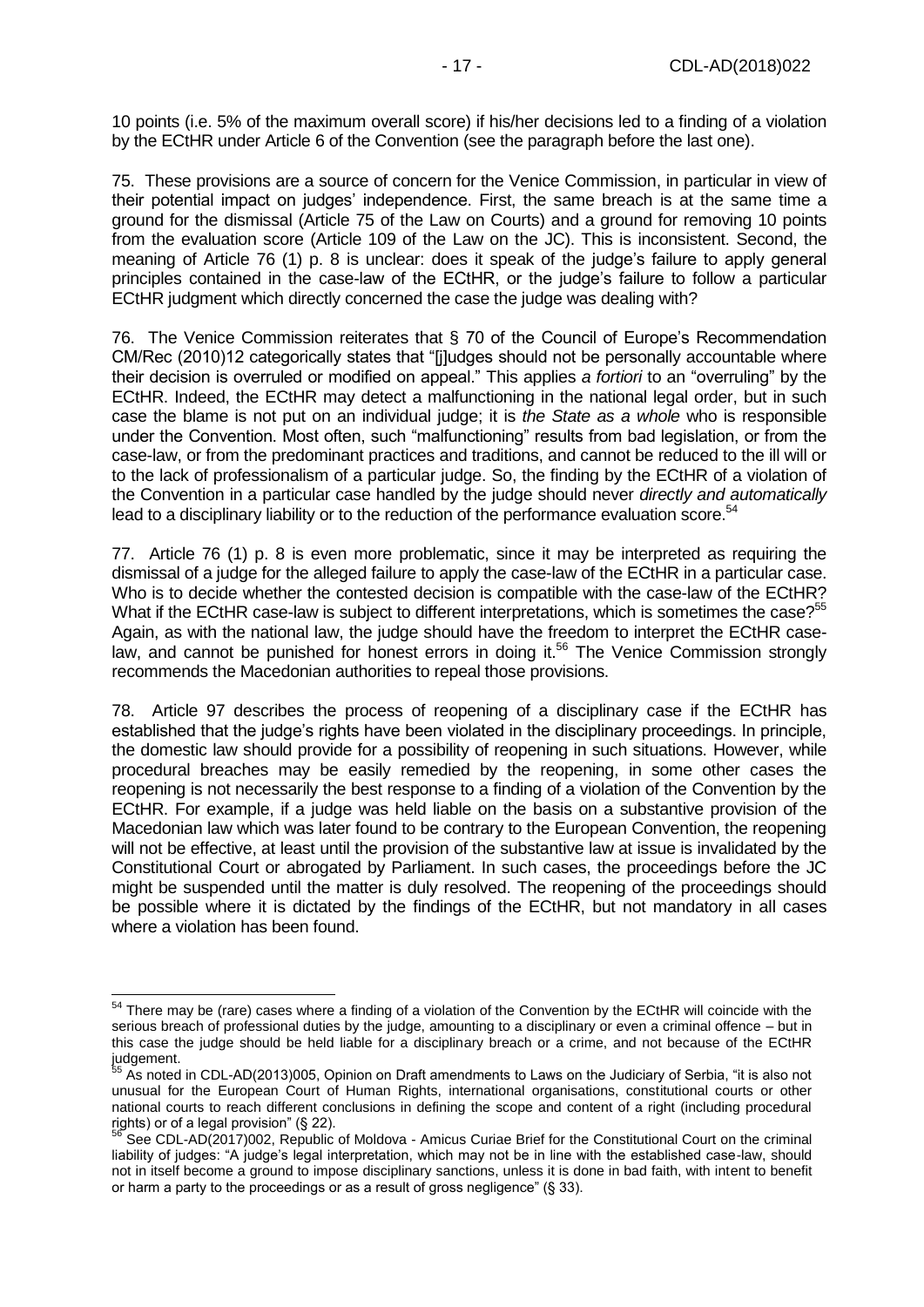79. Article 70 speaks of personal liability of judges and the liability of the State. The Venice Commission has long been in favour of affording judges functional immunity. This is a corollary of judicial independence.<sup>57</sup> So, while the State may (if this is so intended) assume strict liability for unlawful decisions, this is not appropriate for engaging the personal liability of judges.<sup>58</sup>

### <span id="page-17-0"></span>**F. Other amendments**

80. The eligibility requirements to achieve judicial office in Article 45 of the Law on Courts were amended to require fluency in either English, French or German. A requirement of *fluency* is perhaps rather rigid and might reduce the pool of persons available for appointment; probably, a more lenient standard (such as the requirement to have a basic knowledge of one of those languages) would be more appropriate.

81. Article 47 of the Law on Courts provides that the candidate to the position of president of the court should produce to the JC a work program which should include "measurable parameters" and "time frame for realisation of program objectives". Furthermore, the court president may be dismissed from this position for the "failure to complete work program" (see Article 79, (1) p. 8). These provisions risk turning the court president into a "productivity watchdog", and, in addition, do not take into account objective factors which may prevent the judge from completing the "work program" (such as understaffing, sudden influx of new cases, etc.). These provisions should be reconsidered.

## <span id="page-17-1"></span>**III. Conclusion**

82. The recent amendments to the Law on the Judicial Council and the Law on Courts are to be assessed positively. The new institutional arrangements and procedural rules are simpler and more intelligible, and protect judicial independence better than before. The Venice Commission congratulates the governing coalition and the opposition for reaching a compromise on these amendments and encourages them to continue in the same spirit. The two laws lay solid foundations to the well-functioning judiciary. A lot will now depend on the application of those two laws in practice, which will be possible to assess only after a certain period of time.

83. That being said, the two laws would certainly benefit from clarifications, and few amendments must be made as well. In particular, the Venice Commission recommends the following:

- the Law on the Judicial Council should specify who has the filtering function in the new system of disciplinary proceedings (this function may be given to the Inquiry Commission, but other models are also possible);
- the role of the plenary Judicial Council vis-à-vis the Inquiry Commission and the Appeal Council should be better explained (namely whether the Judicial Council is bound by the proposal of the Inquiry Commission, and who takes the final decision in a disciplinary case if the Appeal Council returns the case with "guidelines"); the authorities should reconsider which types of decisions need a 2/3 majority in the Judicial Council, and specify what happens if this majority is not reached;
- the effectiveness of the performance evaluation system (elements of evaluation, scores attached to them, etc.) should be reviewed, after a test period; the function of devising the

 $\overline{a}$  $57$  CDL-AD(2010)004, Report on the Independence of the Judicial System  $-$  Part I: The Independence of Judges, § 61

<sup>&</sup>lt;sup>58</sup> Indeed, this does not exclude that the judge may be held personally liable under the civil heads for such acts as intentionally destroying evidence, neglecting facts as a result of proven bribe, etc. or on other similar grounds. See the opinion of the Venice Commission on the material liability of judges in CDL-PI(2018)007, Romania -Preliminary Opinion on draft amendments to Law No. 303/2004 on the statute of judges and prosecutors, Law No. 304/2004 on judicial organization, and Law No. 317/2004 on the Superior Council for Magistracy, §§ 107 et seq.